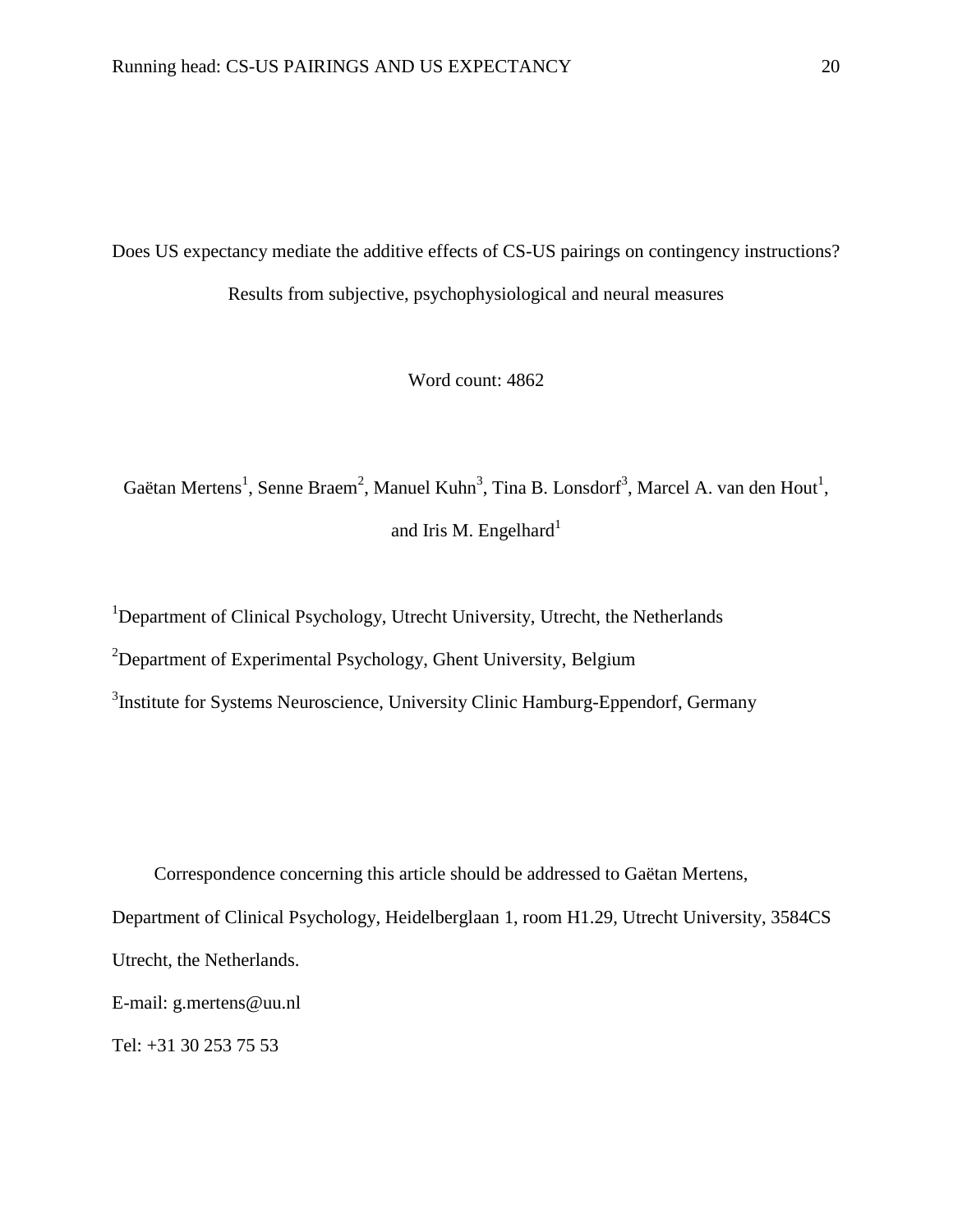## Highlights

- CS-US pairings can add to the effects of CS-US contingency instructions.
- We investigate whether US expectancy ratings can account for these effects.
- Mediational analyses did not support this hypothesis.
- Exploratory analyses revealed that fear ratings do mediate these effects.
- We discuss the validity of US expectancy and fear ratings.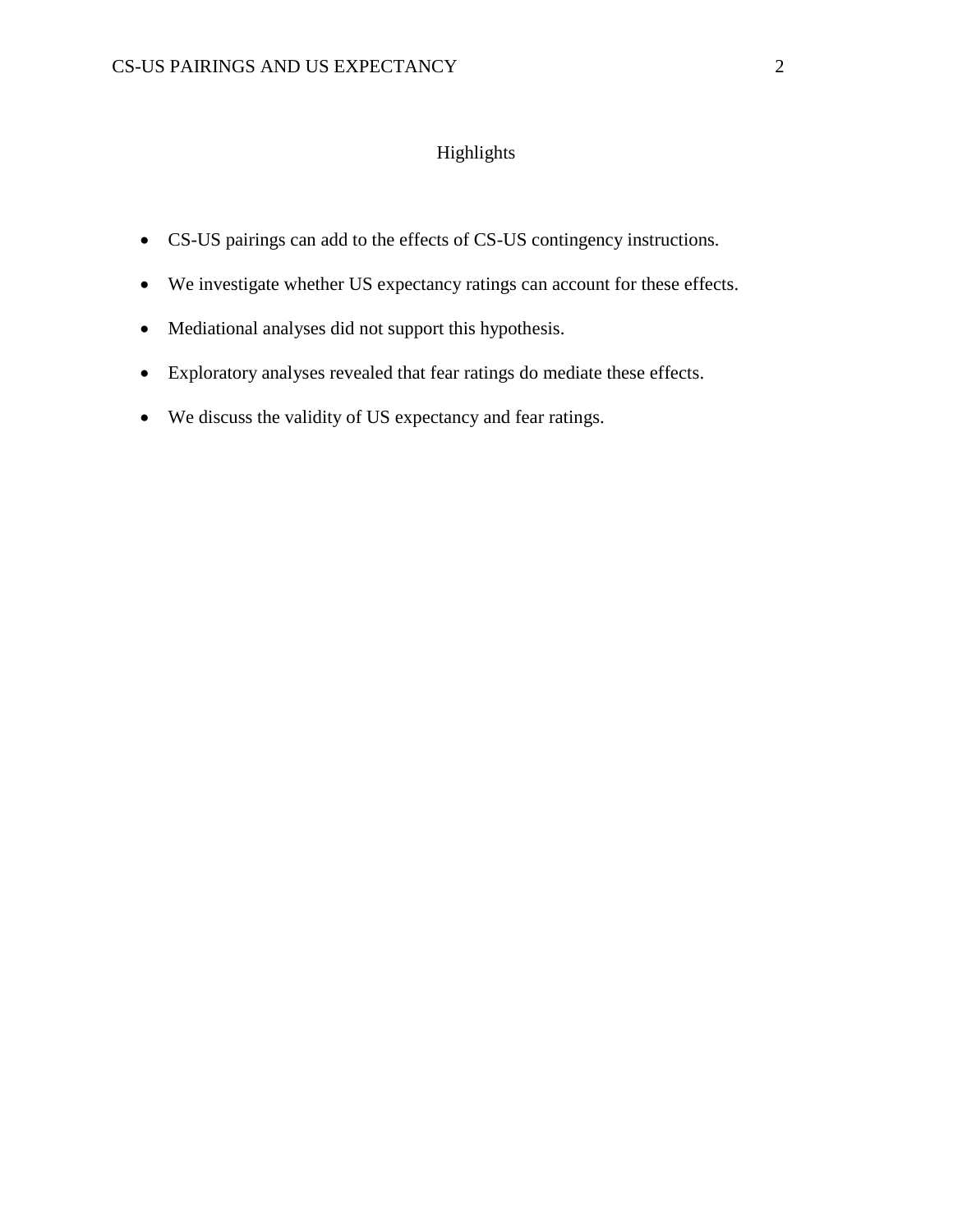#### Abstract

Verbal instructions are a powerful pathway to learn new fear relations, and an important question has been what fear experience can still add to the effect of such instructions. Therefore, in previous studies, we investigated the effects of pairings between conditioned stimuli (CS) and unconditioned stimuli (US) after CS-US contingency instructions. Although these studies found that CS-US pairings do indeed add to the effects of contingency instructions on subjective, psychophysiological and neural measures of conditioned fear, they also produce increases in US expectancy ratings. In the current report we address whether these enhanced US expectancy ratings can account for the additive effects of CS-US pairings as suggested by expectancy models of fear conditioning. To address this question we made use of pathway models to investigate mediation in within-subjects designs. Our results demonstrate that US *expectancy* ratings do not mediate the effects of CS-US pairings on fear ratings, the startle reflex or amygdala activation pattern similarity. Additional exploratory analyses, however, revealed that subjective *fear* ratings do explain the effects of CS-US pairings on the other measures. We discuss how these results relate to expectancy models of fear conditioning and what they implicate for the validity of US expectancy and fear ratings.

Keywords: Expectancy; Conditioning; Subjective fear; Psychophysiology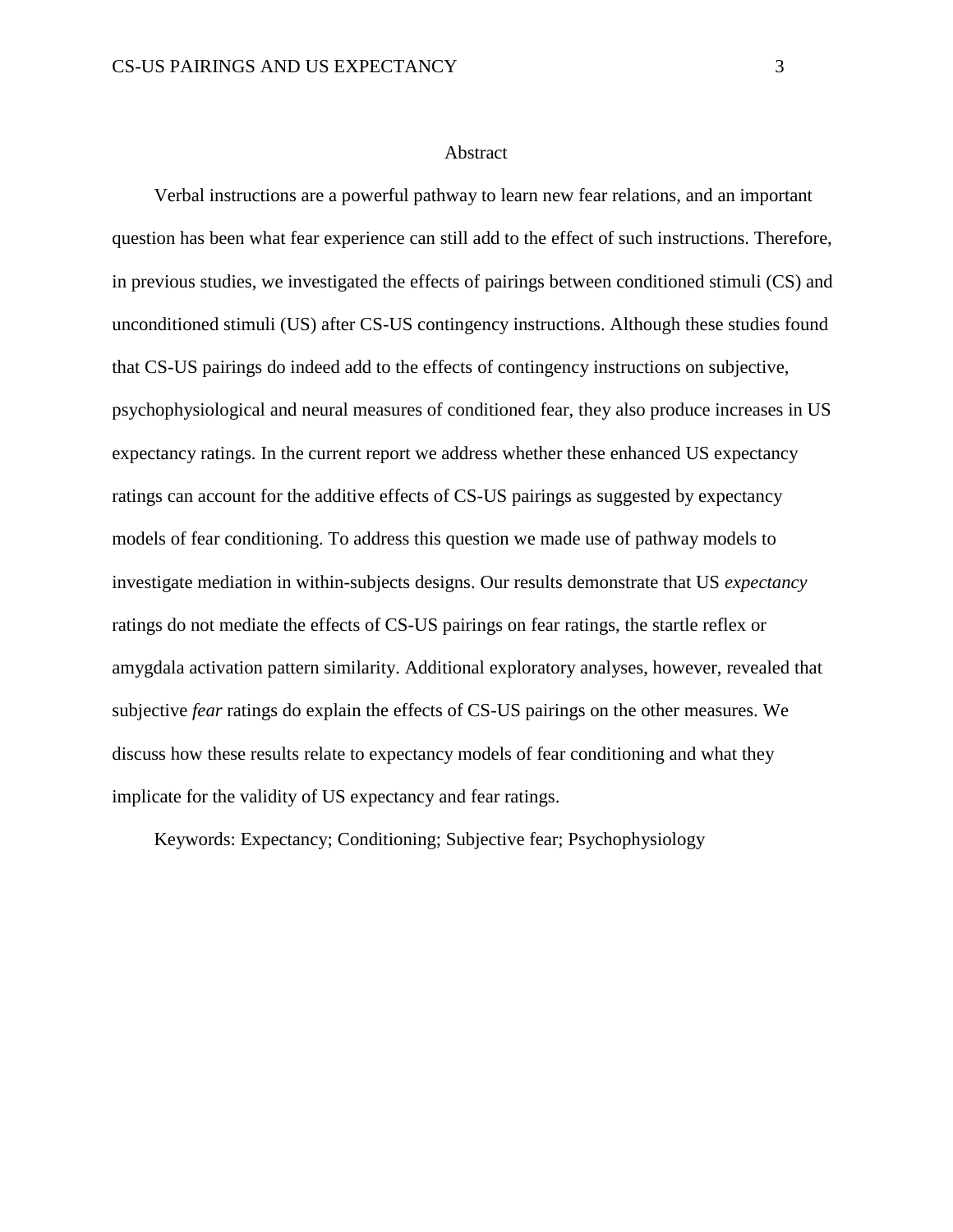# **Does US expectancy mediate the additive effects of CS-US pairings to contingency instructions? Results from subjective, psychophysiological and neural measures**

Humans display the adaptive ability to quickly learn to fear and avoid stimuli that predict possible harmful events. We are capable of learning this contingency not only through the pairing of initially neutral conditioned stimuli (CSs) and aversive unconditioned stimuli (US; i.e., fear conditioning), but also through verbal instructions and social observation. Although the delineation of these different pathways has been described at least 40 years ago (Rachman, 1977), the interaction between the different pathways is still not well understood.

In recent studies we have addressed this interaction between the verbal and experiential pathway (Braem et al., 2017; Mertens, Kuhn, et al., 2016; Mertens, Raes, & De Houwer, 2016; Raes, De Houwer, De Schryver, Brass, & Kalisch, 2014). Specifically, these studies investigated whether CS-US pairings (i.e., conditioning trials) add to the effect of clear and believable verbal contingency instructions. Therefore, participants first went through a conditioning phase in which one CS (CS+P) was paired with a US (a mild electric shock) while another CS (CS+U) was not paired (or: unpaired) with the US. Importantly, participants were told at the outset of the experiment that the CS+U would not be followed by the US in the first phase, but would be followed by the US in the second test phase, and participants were reminded of these instructions in between phases. In reality, however, none of the CSs were followed by the US in the test phase, which ensured that the conditioned response for the CS+U was purely based on instructions. Across all four studies, we found clear evidence that the  $CS+P$  elicited slightly larger fear responses than the CS+U (i.e., subjective fear ratings, potentiated startle response and amygdala activation pattern similarity; but not skin conductance responses), suggesting that CS-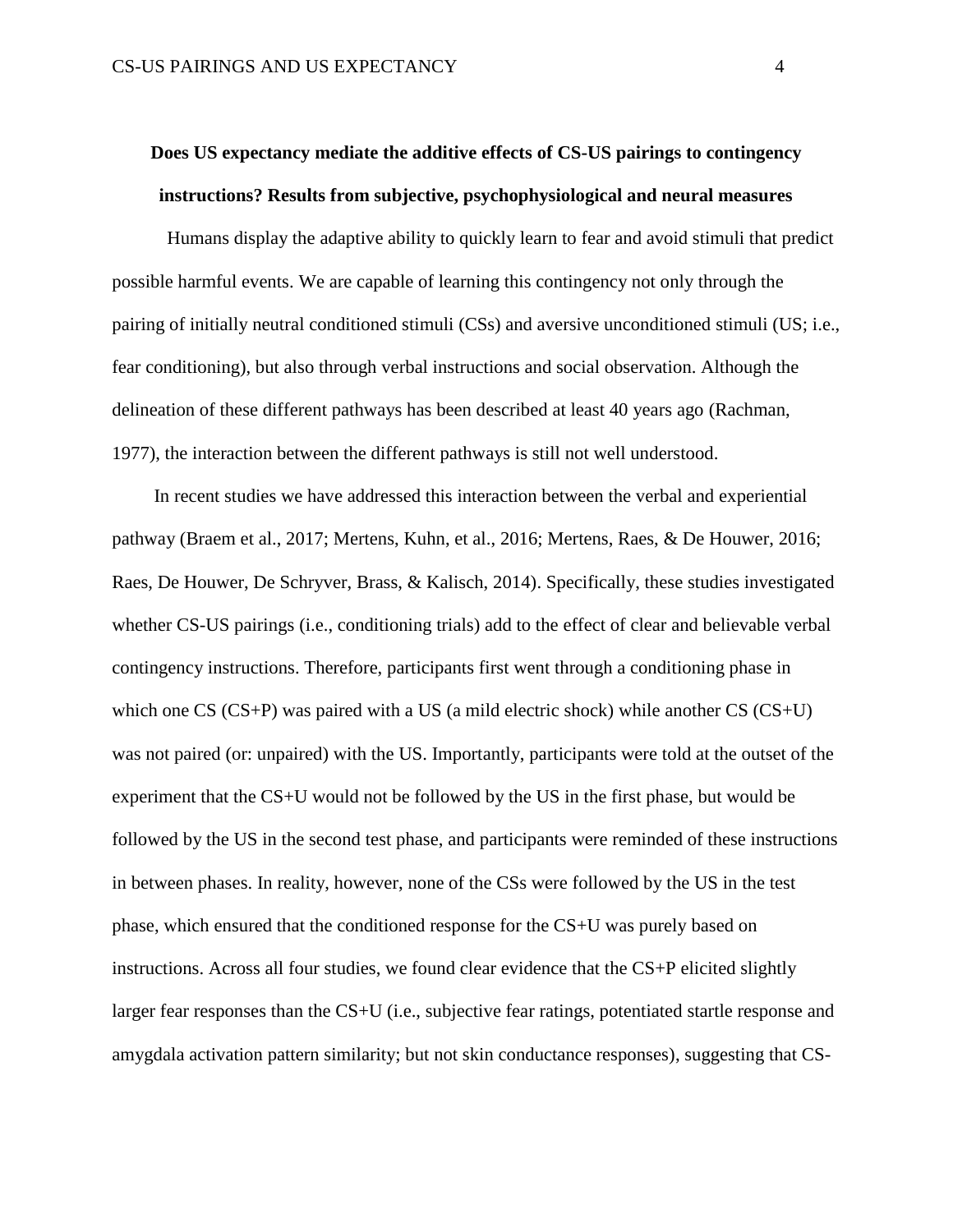US pairings add to the effect of verbal instructions (Braem et al., 2017; Mertens, Kuhn, et al., 2016; Mertens, Raes, et al., 2016; Raes et al., 2014).

Our studies also showed that CS-US pairings did not only influence fear responses, but also increased participants' expectancy ratings for the CS+P. An unaddressed question in our previous studies is whether these increased expectancies could account for the increased fear responses. This would be expected on the basis of several important theories of fear conditioning. Specifically, according to Davey's expectancy model of fear conditioning (Davey, 1992), conditioned fear responses reflect participants' expectancy and evaluation of the US. Similar models have been proposed by Reiss (1980), Lovibond (2011) and Dawson and Furedy (1976). Hence, according to these models one may predict that the increased expectancy ratings due to CS-US pairings mediate the effects of CS-US pairings on the fear responses. Alternatively, other models of fear conditioning have argued that CS-US pairings can install memory associations that are independent of language and expectancies (LeDoux, 2014; Öhman & Mineka, 2001; Olsson & Phelps, 2007). According to these latter theories, CS-US pairings may increase fearful responses without necessarily altering expectancy ratings (e.g., Mineka & Öhman, 2002).

In order to address these competing predictions regarding the mediating role of US expectancies for explaining the additive effects of CS-US pairings, we have re-analyzed data from our prior studies using recent methods for performing mediation analyses for withinsubjects designs (see Montoya & Hayes, 2017). If the additive effects of CS-US pairings on fear measures (fear ratings, fear potentiated startle and amygdala activation pattern similarity) are explained by increases in US expectancy ratings, mediation analysis should indicate that US expectancy ratings significantly mediate the effects of CS-US pairings on these measures.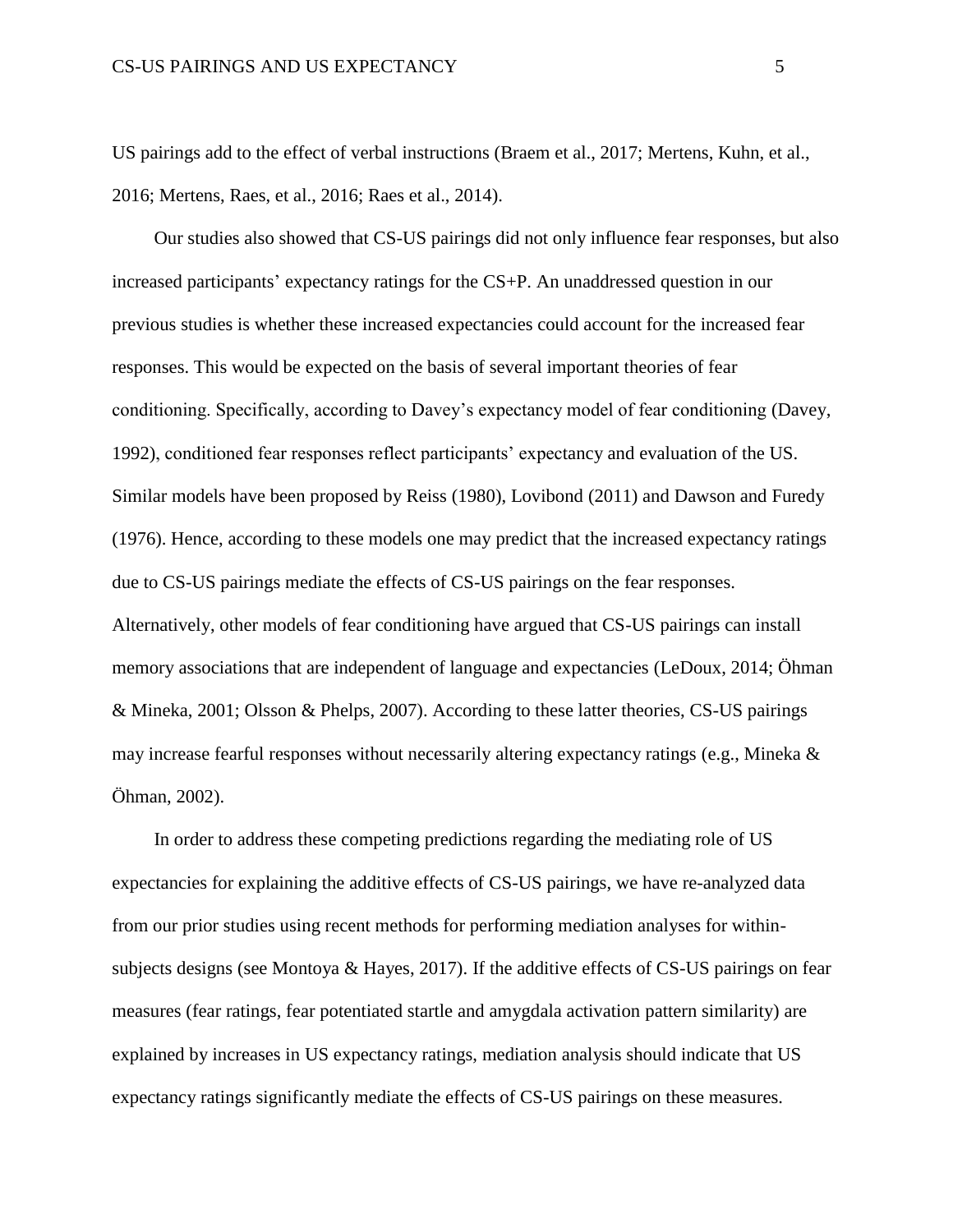Alternatively, if US expectancy ratings do not explain the additive effects of CS-US pairings on fear measures, the effects of CS-US pairings on fear measures should remain present even when partialling out the variance related to US expectancy ratings.

#### **Method**

#### **Participants**

To address the hypotheses stated above, we have re-analyzed the data of the four previous studies that have investigated the additive effects of CS-US pairings to contingency instructions (Braem et al., 2017; Mertens, Kuhn, et al., 2016; Mertens, Raes, et al., 2016; Raes et al., 2014). These samples consisted of healthy university students (Braem et al.:  $N = 20$ ; Mertens, Kuhn, et al.:  $N = 36$ ; Mertens, Raes, et al.:  $N = 36$ ; Raes et al.,  $N = 31<sup>1</sup>$ ).

#### **Materials and procedure**

 $\overline{a}$ 

The procedure of these studies has been extensively described in the original studies. In brief, participants took part in a single session fear conditioning experiment. In a first phase, participants were informed about the contingency between pictures of snow fractals (or pictures of fear-relevant and fear-irrelevant animals, see Mertens, Raes, et al., 2016, Experiment 2) and an electric stimulation via instructions on the computer screen. They were told that two of these snow fractals would sometimes be followed by an electric stimulation during the experiment, whereas a third fractal would never be followed by the stimulation. Furthermore, participants were informed that in the first part of the experiment, some of the electric stimulations would be

 $1$  One participant from the Raes et al. (2014) dataset was excluded after inspection of the data due to her ratings being an extreme outlier. That is, this participant indicated a difference in US expectancy between CS+P and CS+U of 6 (on a 9-point scale) and a difference in fear ratings between CS+P and CS+U of -6 (also on a 9-point scale). Excluding this participant from the data changed the correlation between US expectancy ratings and fear ratings from .113 to .638 (see the Supplementary Material).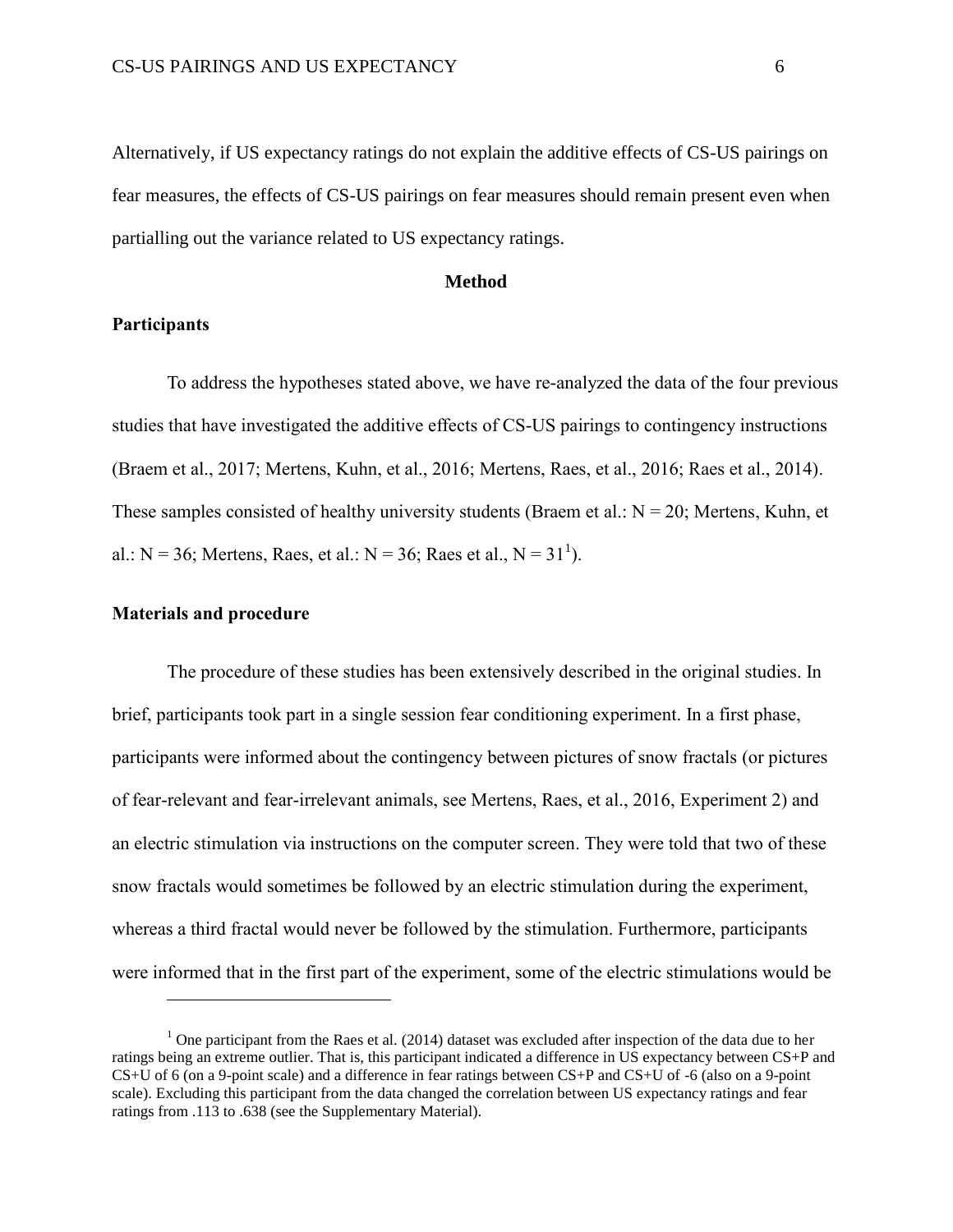replaced by a picture of a lightning bolt in order not to expose them to too many electric stimulation. During this first phase, the snow fractals were presented on the computer screen for 8 seconds. One of the fractals was sometimes (i.e., on 33% of the trials) followed at offset by an electric stimulation (CS+P), whereas another fractal was sometimes (also on 33% of the trials) followed by a picture of a lightning bolt (CS+U). A third fractal was never paired with the stimulation or with the picture of the lightning bolt (CS-).

Following this first phase, participants were told that in the next phase no more replacements would be presented (i.e., the picture of a lightning bolt), and that the two fractals (referred to in the instructions in the first phase) would now actually be followed by the electrical stimulation. They were further informed that the third fractal would still not be followed by the stimulation. The procedure of this second phase (i.e., the crucial test phase) was identical to the previous phase with the exception that the electrical stimulation and the picture of the lightning bolt were never presented.

Each phase was interrupted three times by a ratings block in which participants had to rate their subjective fear levels ("How much fear did you experience while looking at this figure?") and US expectancy ("To what extent did you expect an electro-tactile stimulation while seeing this figure?") for the three different snow fractals on 9-point Likert scales (as further explained in Braem et al., 2017, not all ratings were assessed in the first subjects of that study, resulting in a slightly smaller sample for some of the analyses below). Besides these subjective ratings, we have also collected skin conductance responses (SCRs; Mertens, Kuhn, et al., 2016; Mertens, Raes, et al., 2016; Raes et al., 2014), potentiation of the startle reflex (Mertens, Kuhn, et al., 2016) and the fMRI BOLD signal (Braem et al., 2017) during the fractal presentations.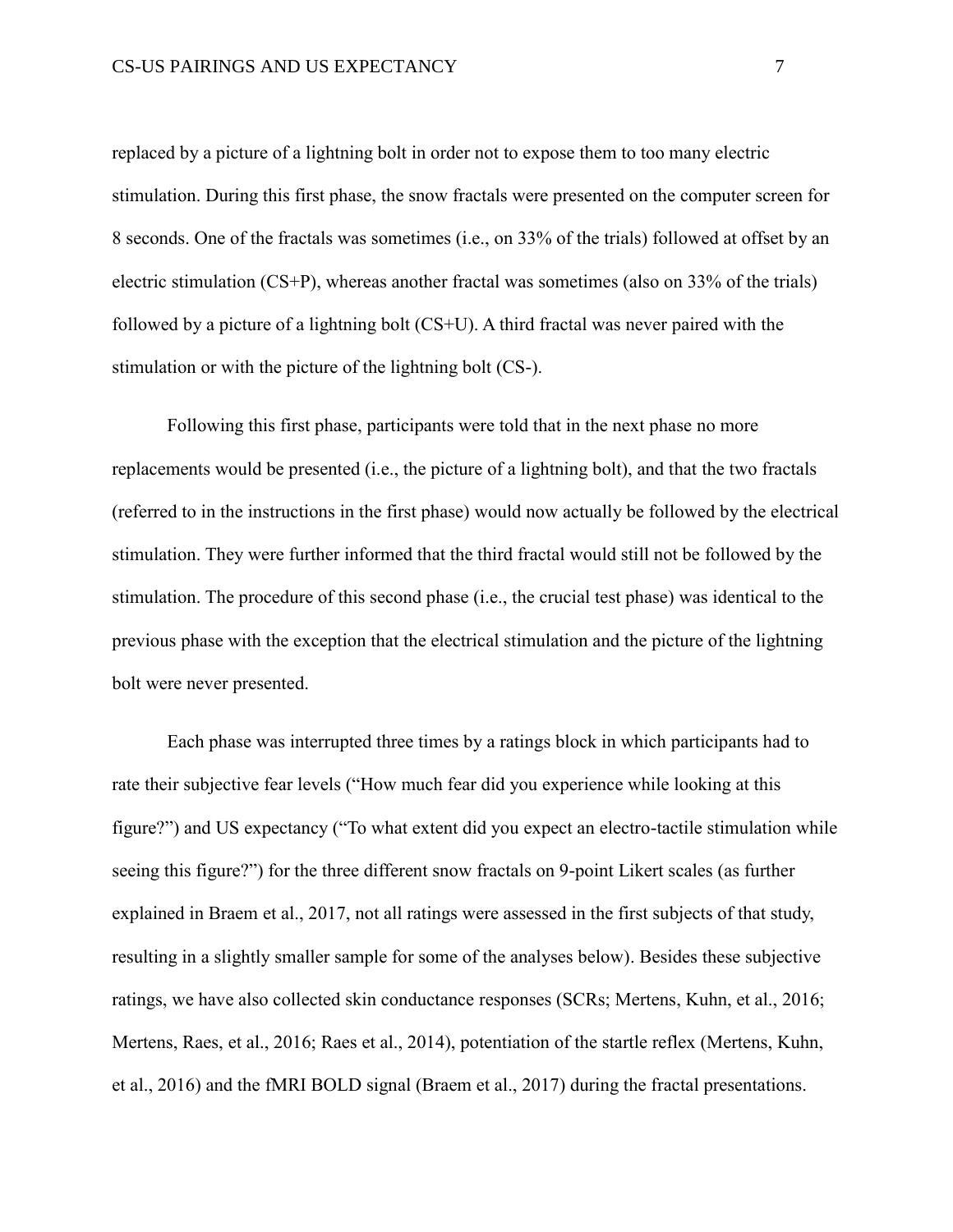The crucial comparison was during the test phase, between the fractal that had been paired with the stimulation (CS+P) and the fractal that was only paired with the picture of a lightning bolt (CS+U). More specifically, the analyses zoomed in on fear responses during the first three trials of the test phase, given that we expect the effects of prior CS-US pairings to be most pronounced during these first few trials because they are less affected by extinction due to non-reinforcement of the CSs during the test phase. Furthermore, also the believability of the contingency instructions (i.e., that CS+U will now also be followed by electrical stimulations) is unlikely affected by the non-reinforcement of the CSs during these first three trials of the test phase.

#### **Data preprocessing and analysis**

**Preprocessing of the fear responses.** Scoring of the psychophysiological responses has been extensively described in the previous reports. In brief, startle responses (or: fear potentiated startle, FPS) were scored by taking the maximum amplitude in the 20-120 milliseconds time window after the startle probe onset (Mertens, Kuhn, et al., 2016). Amygdala activation pattern similarity was calculated as the similarity in voxel pattern activation between CS+P presentation during the training phase, and CS+P or CS+U presentation during the testing phase (Multi-Voxel Pattern Analysis; see Braem et al., 2017 for an extensive description of this approach). Finally, skin conductance was also measured but will not be considered here because no effects of CS-US pairings were found for this measure in any of our studies (Mertens, Kuhn, et al., 2016; Mertens, Raes, et al., 2016; Raes et al., 2014).

**Statistical analyses.** To investigate mediation of the additive effects of CS-US pairings by US expectancy ratings, we have performed mediational analyses using the MEMORE syntax developed by Montoya and Hayes (2017) in SPSS (version 24.0). This code provides the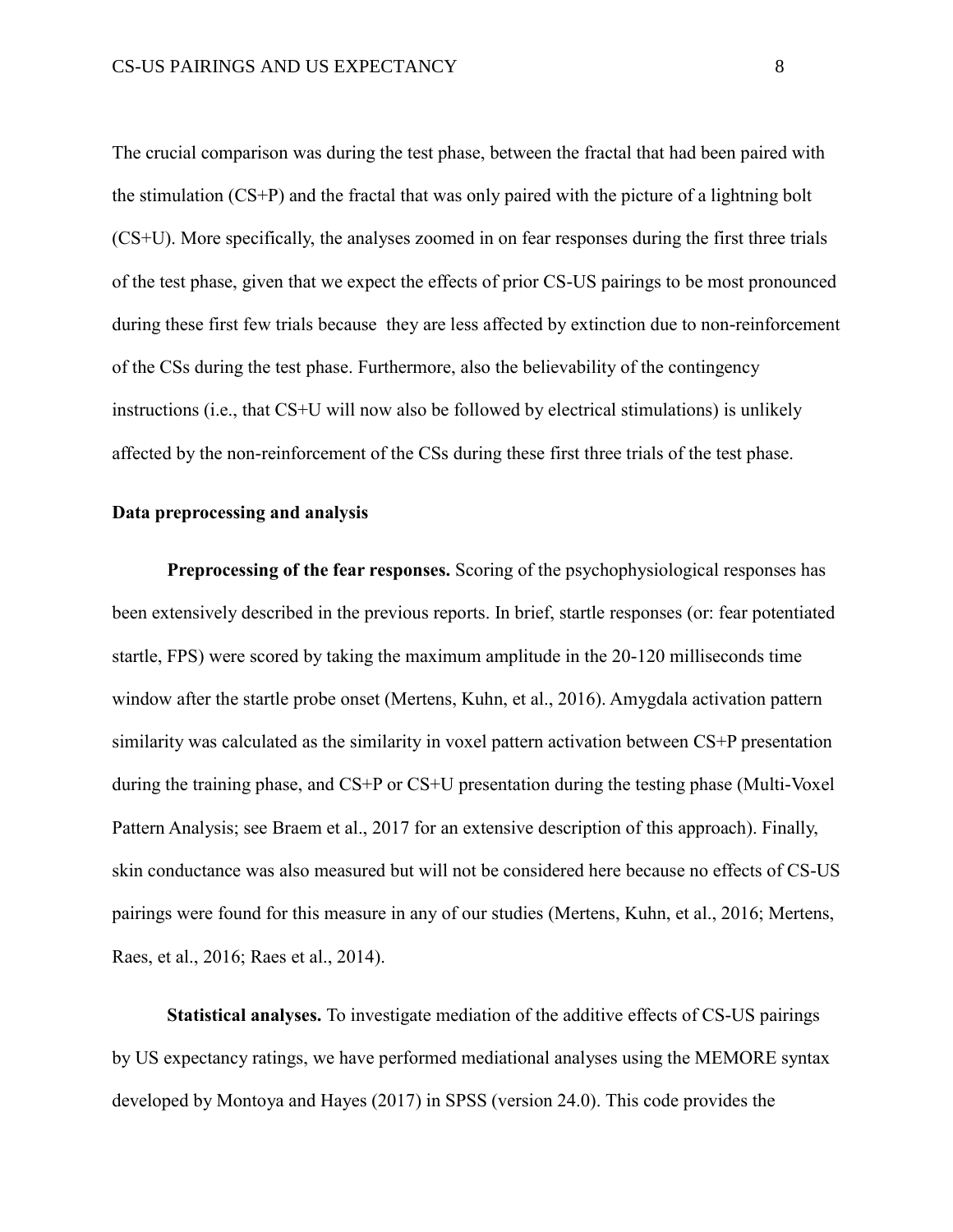pathway coefficients, the standard error and the 95% confidence interval for the direct (i.e., the effect of a factor when controlled for the shared variance with the mediator) and the indirect (i.e., the mediation effect) pathways in a mediation model. Mediation is established in the path analytic framework when the confidence interval for the pathway coefficient of the indirect pathway does not include zero (Montoya & Hayes, 2017; Preacher & Hayes, 2004). Particularly, we investigated whether the effect of CS type (CS+P versus CS+U) during the first block of the test phase on the different fear measures (i.e., the direct effect of CS type) could be accounted by US expectancy ratings (i.e., the indirect effect of CS type through US expectancy). Pathways were estimated using 10,000 bootstrap samples. A table containing the correlations between the different variables, a table containing the intraclass correlations of the different measures throughout the test phase (providing an index of the reliability of these measures; e.g., Shechner et al., 2015), and a table containing the model fits of the different models (estimated using MPlus 8.0) are included in the Supplementary Materials.

#### **Results**

#### **Main analysis**

The pathway coefficients, the standard errors, and the 95% confidence intervals of the mediation analyses of the effects of CS-US pairings on the different measures of fear with US expectancy ratings as a mediator are summarized in Table 1. Two important findings can be highlighted from this table. First, the direct pathway (i.e., the effects of CS-US pairings while controlling for US expectancy ratings) was significant for fear ratings in the Raes et al. (2014) and Mertens, Kuhn, et al. (2016) datasets, and marginally significant in the Mertens, Raes, et al. (2016) dataset. Similarly, the direct pathway was significant for FPS in the Mertens, Kuhn, et al.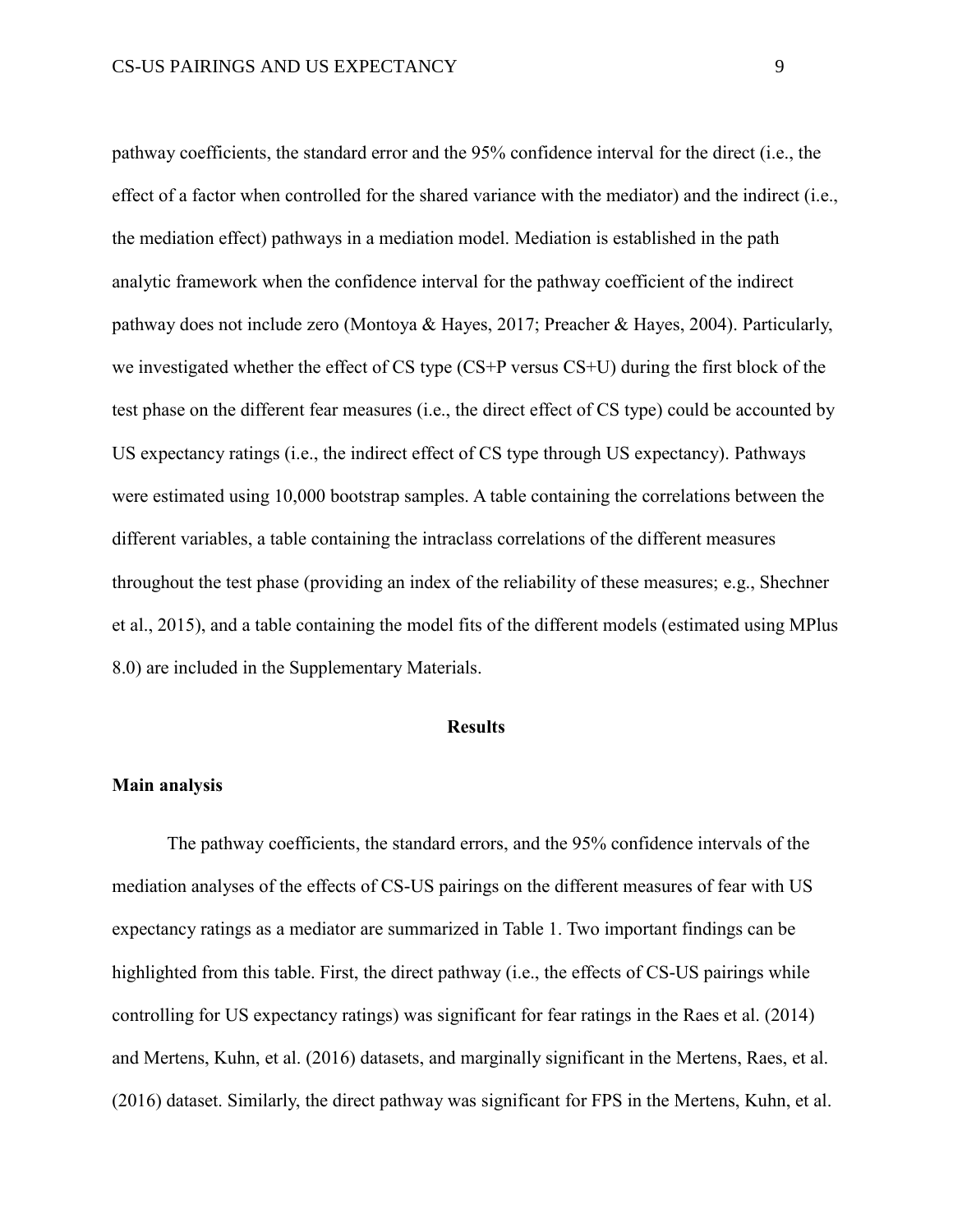(2016) dataset. These results indicate that US expectancy ratings did not fully account for the effects of CS-US pairings on these measures. Second, mediation of the effect of CS-US pairings on fear ratings by US expectancy ratings was established in all datasets (though only marginally significantly so in the Braem et al., 2017, dataset; see the results of the indirect pathway). However, this mediation was only partial because the direct pathways remained (marginally) significant in these datasets when controlling for US expectancy (see above and Table 1, though again except for the Braem et al. dataset). Furthermore, US expectancy did not mediate the effects of CS-US pairings on either FPS or amygdala activation pattern similarity.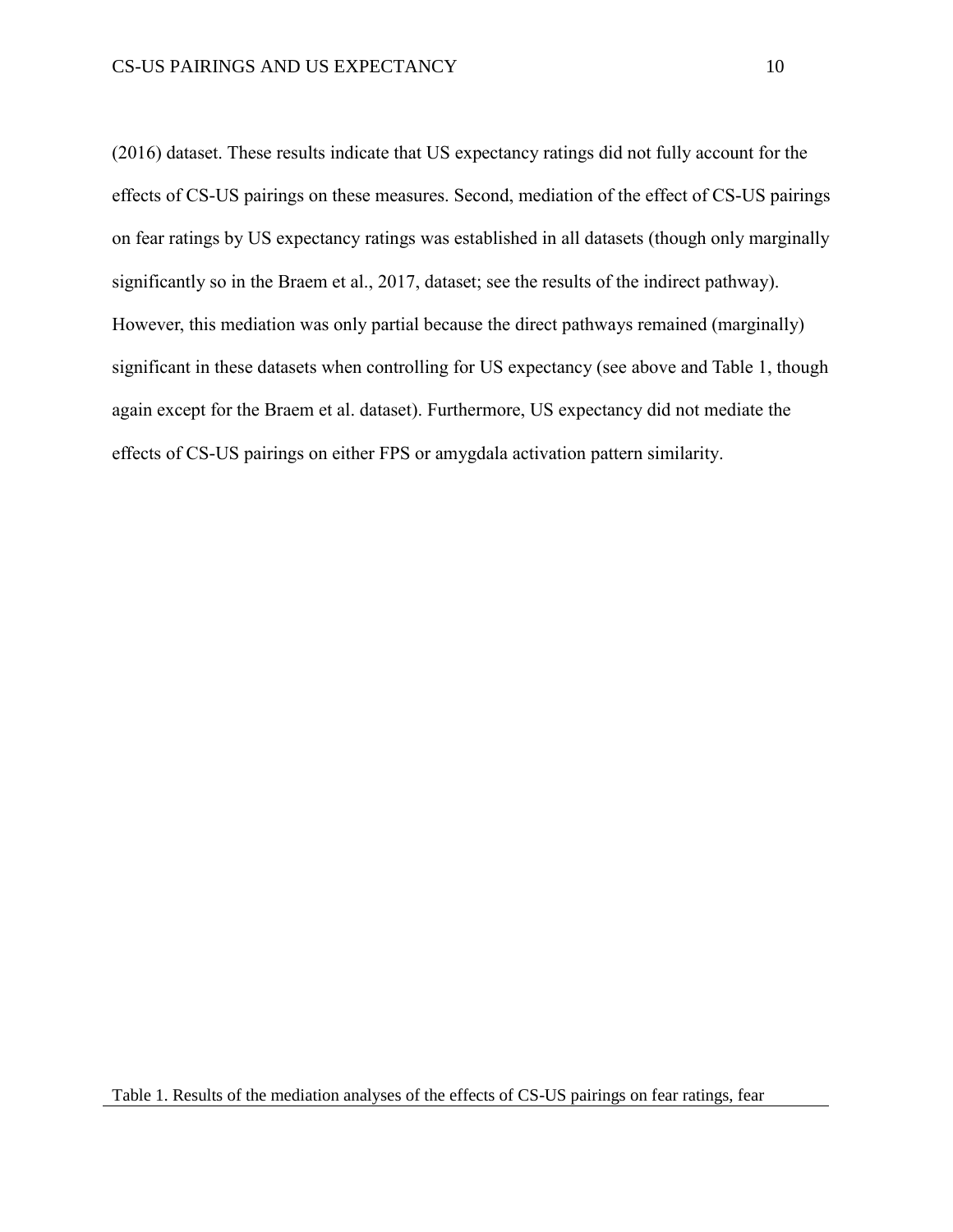potentiated startle and right amygdala activation similarity with US expectancy ratings as the mediator. Pathway coefficients, SEs and 95% confidence intervals of the direct (i.e., the effects of CS-US pairings controlled for US expectancy ratings) and indirect pathway (i.e., mediation of the effects of CS-US pairings by US expectancy ratings) are reported.

| CS-OS partings by OS expectancy ratings) are reported.<br>Dependent variable                                  | Direct pathway           | Indirect pathway         |
|---------------------------------------------------------------------------------------------------------------|--------------------------|--------------------------|
|                                                                                                               |                          |                          |
| Raes et al. (2014)                                                                                            |                          |                          |
| Fear ratings                                                                                                  | $B = 0.514$              | $B = 0.422$              |
|                                                                                                               | $SE = 0.242$             | $SE = 0.272$             |
|                                                                                                               | $CI = [0.018, 1.010]$ *  | $CI = [0.027, 1.062]$ *  |
| Mertens, Kuhn, et al. (2016)                                                                                  |                          |                          |
| Fear ratings                                                                                                  |                          |                          |
|                                                                                                               | $B = 0.386$              | $B = 0.475$              |
|                                                                                                               | $SE = 0.146$             | $SE = 0.171$             |
| <b>FPS</b>                                                                                                    | $CI = [0.088, 0.684]$ *  | $CI = [0.173, 0.839]$ *  |
|                                                                                                               | $B = 3.644$              | $B = -0.036$             |
|                                                                                                               | $SE = 1.693$             | $SE = 0.725$             |
|                                                                                                               | $CI = [0.195, 7.092]$ *  | $CI = [-1.250, 1.666]$   |
| Mertens, Raes, et al. (2016)                                                                                  |                          |                          |
| <b>Fear-irrelevant CSs</b>                                                                                    |                          |                          |
| Fear ratings                                                                                                  |                          |                          |
|                                                                                                               | $B = 0.525$              | $B = 1.142$              |
|                                                                                                               | $SE = 0.283$             | $SE = 0.338$             |
|                                                                                                               | $CI = [-0.051, 1.101]^+$ | $CI = [0.534, 1.839]$ *  |
| <b>Fear-relevant CSs</b>                                                                                      |                          |                          |
| Fear ratings                                                                                                  |                          |                          |
|                                                                                                               | $B = 0.570$              | $B = 0.875$              |
|                                                                                                               | $SE = 0.313$             | $SE = 0.434$             |
|                                                                                                               | $CI = [-0.067, 1.206]^+$ | $CI = [0.198, 1.848]$ *  |
| <b>Braem et al. (2017)</b>                                                                                    |                          |                          |
| Fear ratings                                                                                                  |                          |                          |
|                                                                                                               | $B = 0.053$              | $B = 0.332$              |
|                                                                                                               | $SE = 0.080$             | $SE = 0.206$             |
|                                                                                                               |                          |                          |
| Inter-CS activation similarity                                                                                | $CI = [-0.117, 0.222]$   | $CI = [-0.012, 0.790]^+$ |
| right amygdala                                                                                                | $B = 0.129$              | $B = 0.076$              |
|                                                                                                               | $SE = 0.097$             | $SE = 0.058$             |
| Note: $*$ indicates that zero fall outside the 050/ $CL$ , $*$ indicates that zero fall outside the 000/ $CI$ | $CI = [-0.077, 0.334]$   | $CI = [-0.030, 0.198]$   |

Note: \* indicates that zero fell outside the 95% CI;  $^+$  indicates that zero fell outside the 90% CI.

## **Exploratory analyses**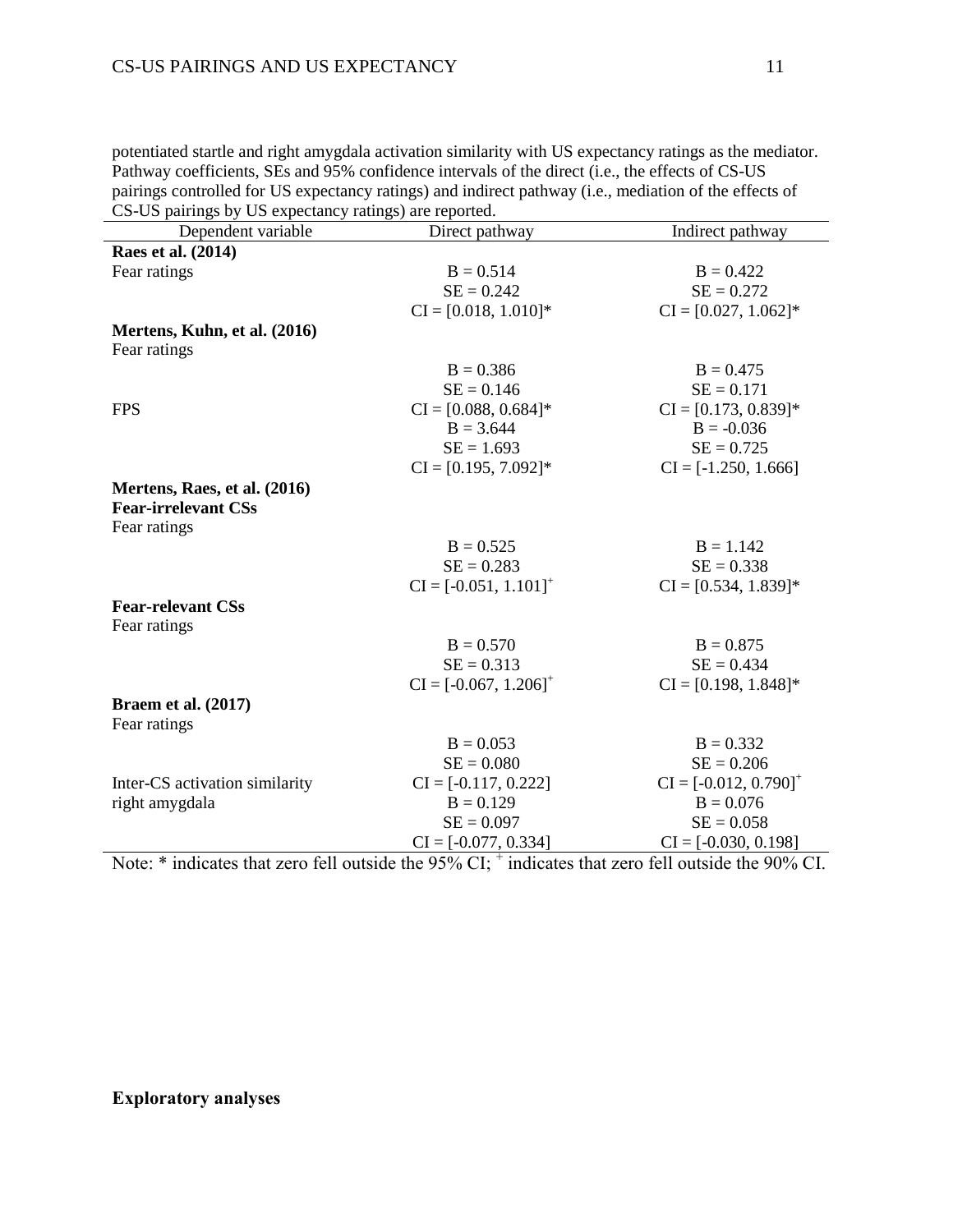To further explore the relationships between the different dependent variables, we have conducted additional mediation analyses. First, it may be argued that fear ratings more specifically capture subjectively experienced fear compared to US expectancy ratings. Particularly, US expectancy ratings are focused on the expectation of the US, but not the evaluation of the US. Fear, however, is likely a function of both the expectation and evaluation of the US (e.g., Davey, 1992), which may be better captured by fear ratings. Hence, fear ratings may better capture the subjectively experienced fear of participants and may therefore be a more appropriate mediator for the effects of CS-US pairings on the other measures of fear. Second, according to some models (e.g., LeDoux, 2014; Mineka & Öhman, 2002), changes in psychophysiological fear responses may cause changes in US expectancy ratings and fear ratings. In this case, psychophysiological responses (startle, amygdala activation pattern similarity) should mediate the effects of CS-US pairings on US expectancy and fear ratings, rather than the other way around. To evaluate these predictions, we have run additional mediation models with fear ratings, fear potentiated startle, and amygdala activation pattern similarity as mediators and the other measures as outcomes. The results of these analyses are summarized in Tables 2 to 4.

**Fear ratings.** In contrast to the results from US expectancy ratings, the direct pathway of the effects of CS-US pairings on the different measures of fear was not significant for any of the measures or datasets with fear ratings included as a mediator in the models (see Table 2). This result thus indicates that the effects of CS-US pairings was no longer observed for any of the measures when controlling for the shared variance with fear ratings. Furthermore, fear ratings completely mediated the effect of CS-US pairings on US expectancy ratings in all datasets, and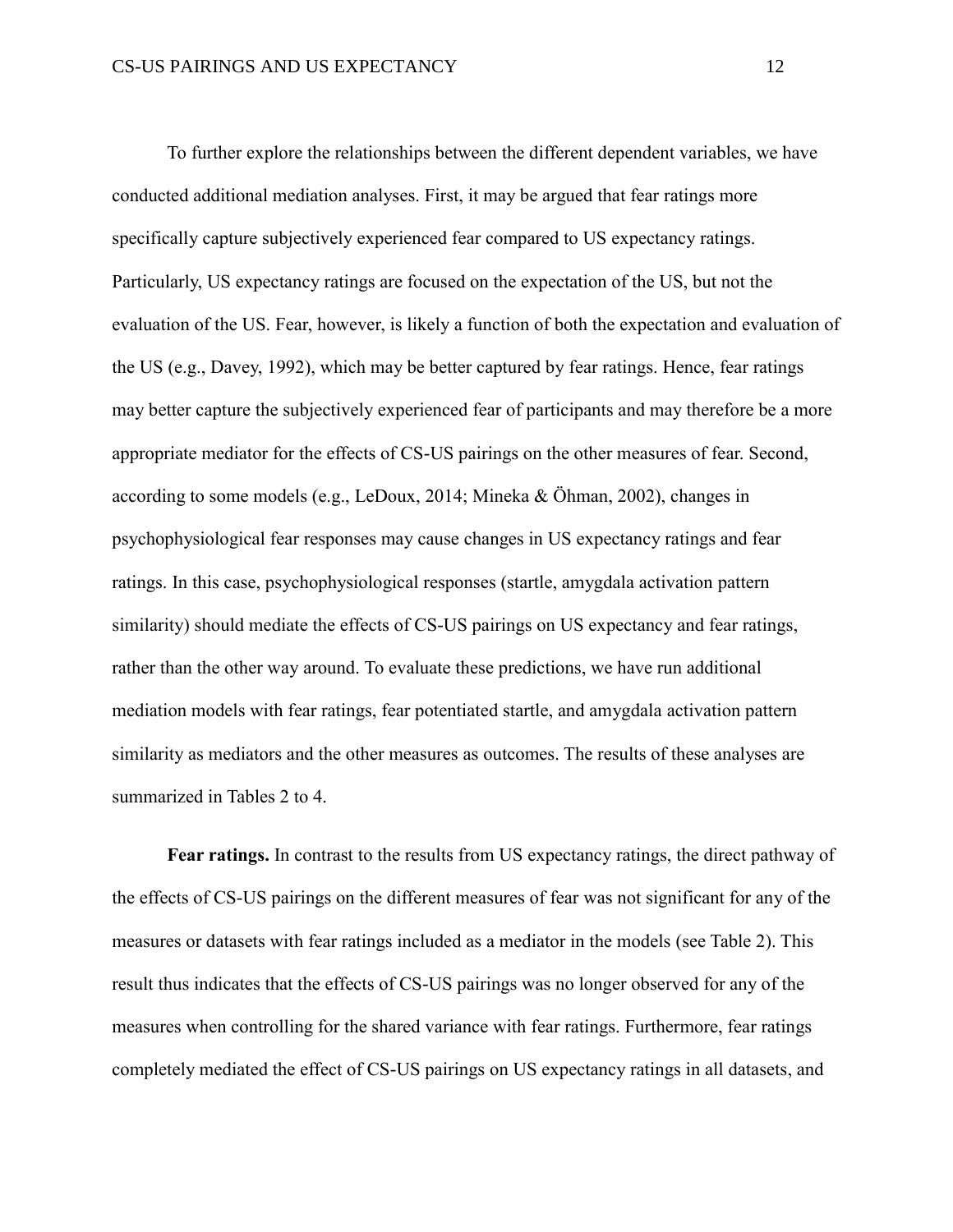marginally significantly mediated the effect of CS-US pairings on right amygdala activation

pattern similarity (see Table 2).

Table 2. Results of the mediation analyses of the effects of CS-US pairings on US expectancy ratings, fear potentiated startle and right amygdala activation similarity with fear ratings as the mediator. Pathway coefficients, SEs and 95% confidence intervals of the direct (i.e., the effects of CS-US pairings controlled for fear ratings) and indirect pathway (i.e., mediation of the effects of CS-US pairings by fear ratings) are reported.

| $\mu$ anings by ical ratings) are reported.<br>Dependent variable | Direct pathway              | Indirect pathway            |
|-------------------------------------------------------------------|-----------------------------|-----------------------------|
| Raes et al. (2014)                                                |                             |                             |
| US expectancy ratings                                             | $B = 0.071$<br>$SE = 0.251$ | $B = 0.575$<br>$SE = 0.266$ |
|                                                                   | $CI = [-0.443, 0.584]$      | $CI = [0.101, 1.145]$ *     |
| Mertens, Kuhn, et al. (2016)                                      |                             |                             |
| US expectancy ratings                                             | $B = -0.025$                | $B = 0.803$                 |
|                                                                   | $SE = 0.201$                | $SE = 0.212$                |
|                                                                   | $CI = [-0.434, 0.384]$      | $CI = [0.434, 1.255]$ *     |
| <b>FPS</b>                                                        | $B = 2.265$                 | $B = 1.343$                 |
|                                                                   | $SE = 1.803$                | $SE = 1.127$                |
|                                                                   | $CI = [-1.407, 5.937]$      | $CI = [-1.070, 3.358]$      |
| Mertens, Raes, et al. (2016)                                      |                             |                             |
| <b>Fear-irrelevant CSs</b>                                        |                             |                             |
| US expectancy ratings                                             | $B = 0.432$                 | $B = 1.207$                 |
|                                                                   | $SE = 0.309$                | $SE = 0.349$                |
|                                                                   | $CI = [-0.196, 1.060]$      | $CI = [0.505, 1.874]$ *     |
| <b>Fear-relevant CSs</b>                                          |                             |                             |
| US expectancy ratings                                             | $B = 0.444$                 | $B = 1.028$                 |
|                                                                   | $SE = 0.306$                | $SE = 0.364$                |
|                                                                   | $CI = [-0.178, 1.068]$      | $CI = [0.322, 1.751]$ *     |
| <b>Braem et al. (2017)</b>                                        |                             |                             |
| US expectancy ratings                                             | $B = 0.004$                 | $B = 0.325$                 |
|                                                                   | $SE = 0.073$                | $SE = 0.151$                |
|                                                                   | $CI = [-0.151, 0.158]$      | $CI = [0.032, 0.622]$ *     |
| Inter-CS activation similarity                                    | $B = 0.112$                 | $B = 0.092$                 |
| right amygdala                                                    | $SE = 0.092$                | $SE = 0.054$                |
|                                                                   | $CI = [-0.082, 0.307]$      | $CI = [-0.003, 0.202]^+$    |

Note: \* indicates that zero fell outside the 95% CI;  $^+$  indicates that zero fell outside the 90% CI.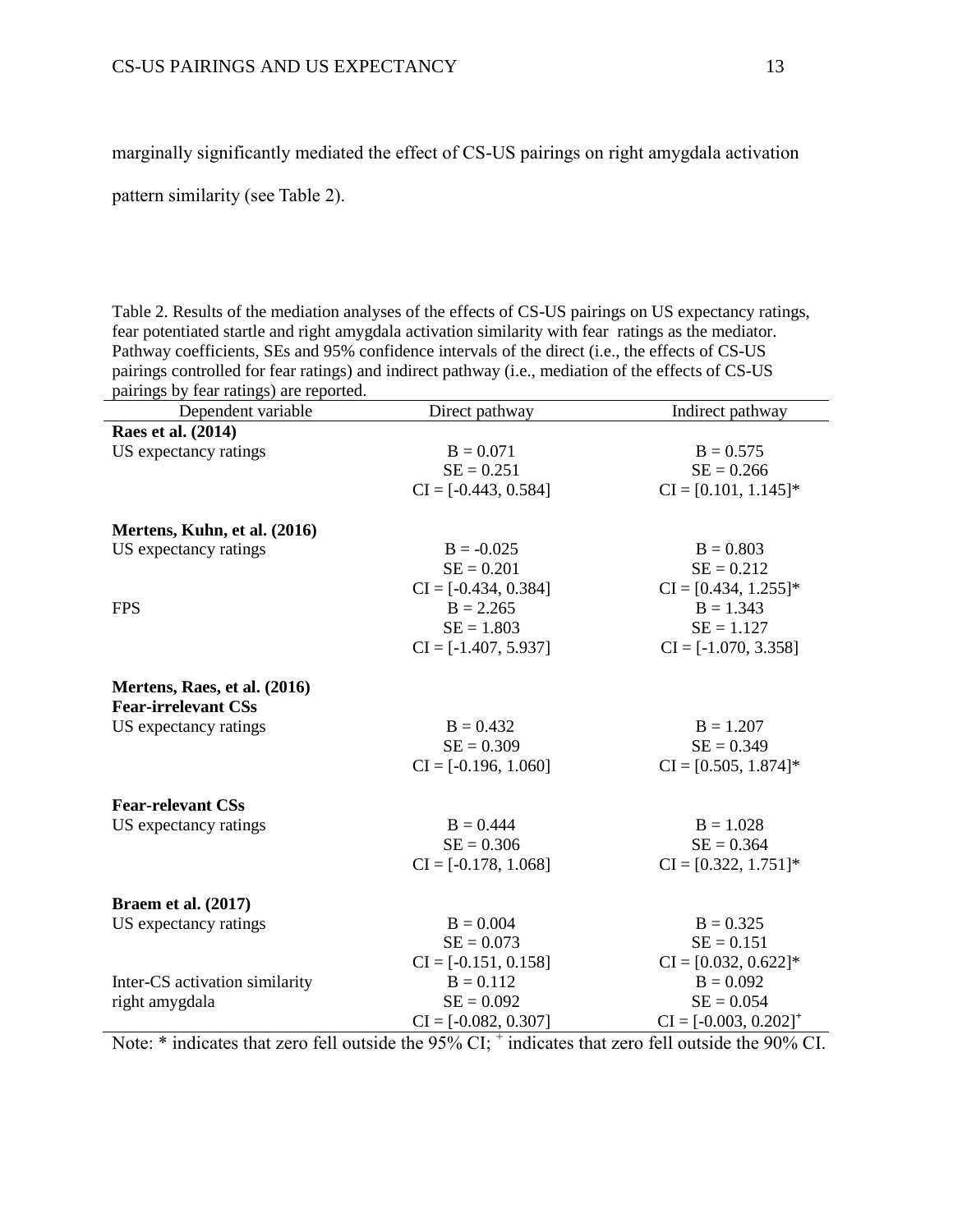**Fear potentiated startle.** The results from the mediational analysis of the effects of CS-US pairings with FPS as a mediator are summarized in Table 3 (this only concerns the Mertens, Kuhn, et al., 2016, dataset). The results of this analysis indicate that the effects of CS-US pairings on US expectancy and fear ratings remained significant when controlling for FPS (see the results of the direct pathway in Table 3). Furthermore, no evidence was obtained for a mediational effect for either US expectancy or fear ratings by FPS (see the results of the indirect pathway in Table 3).

Table 3. Results of the mediation analyses of the effects of CS-US pairings on US expectancy ratings and fear ratings with fear potentiated startle as the mediator. Pathway coefficients, SEs and 95% confidence intervals of the direct (i.e., the effects of CS-US pairings controlled for fear potentiated startle) and indirect pathway (i.e., mediation of the effects of CS-US pairings by fear potentiated startle) are reported.

| Dependent variable           | Direct pathway          | Indirect pathway       |
|------------------------------|-------------------------|------------------------|
| Mertens, Kuhn, et al. (2016) |                         |                        |
| US expectancy ratings        | $B = 0.792$             | $B = -0.021$           |
|                              | $SE = 0.271$            | $SE = 0.094$           |
|                              | $CI = [0.240, 1.344]$ * | $CI = [-0.234, 0.151]$ |
|                              | $B = 0.760$             | $B = 0.097$            |
|                              | $SE = 0.213$            | $SE = 0.108$           |
|                              | $CI = [0.327, 1.193]$ * | $CI = [-0.074, 0.358]$ |
|                              |                         |                        |

Note: \* indicates that zero fell outside the 95% CI.

**Amygdala activation pattern similarity.** The results from the mediational analysis of the effects of CS-US pairings with amygdala activation pattern similarity as a mediator are summarized in Table 4 (this only concerns the Braem et al., 2017, dataset). The results indicate that the effects of CS-US pairings on US expectancy and fear ratings (i.e., the direct pathway) was not significant when controlled for amygdala activation pattern similarity (note that the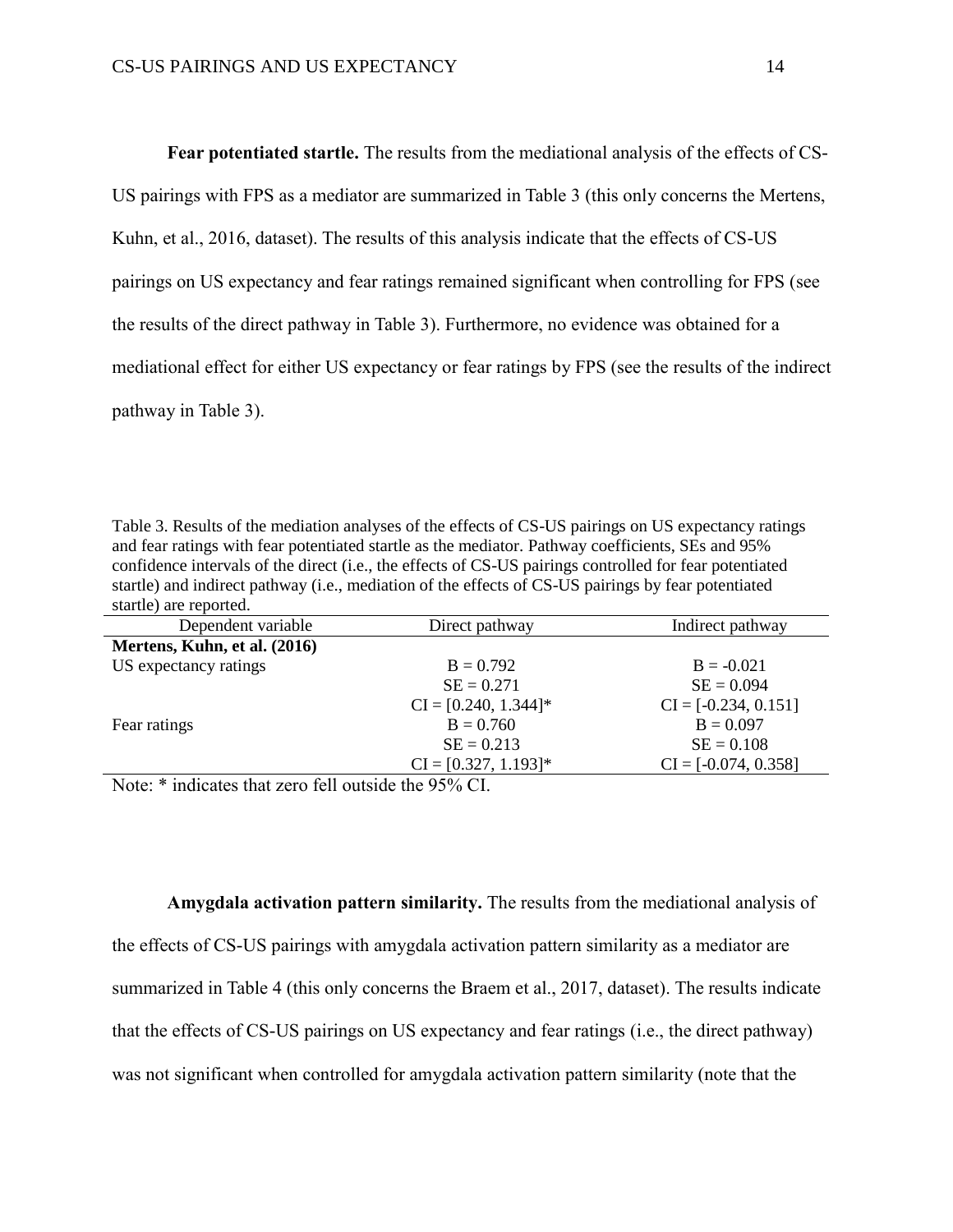effects of CS-US pairings was marginally significant,  $p = .052$ , for fear ratings and not significant,  $p = 0.108$ , for US expectancy ratings without controlling for amygdala activation pattern similarity). Furthermore, no evidence for a mediation of the effect of CS-US pairings for either US expectancy ratings or fear ratings by amygdala activation pattern similarity was observed (see the indirect pathway in Table 4).

Table 4. Results of the mediation analyses of the effects of CS-US pairings on US expectancy ratings and fear ratings with right amygdala activation similarity as the mediator. Pathway coefficients, SEs and 95% confidence intervals of the direct (i.e., the effects of CS-US pairings controlled for right amygdala activation similarity) and indirect pathway (i.e., mediation of the effects of CS-US pairings by right amygdala activation similarity) are reported.

| Dependent variable         | Direct pathway         | Indirect pathway       |
|----------------------------|------------------------|------------------------|
| <b>Braem et al. (2017)</b> |                        |                        |
| US expectancy ratings      | $B = 0.172$            | $B = 0.157$            |
|                            | $SE = 0.194$           | $SE = 0.131$           |
|                            | $CI = [-0.237, 0.581]$ | $CI = [-0.059, 0.453]$ |
| Fear ratings               | $B = 0.208$            | $B = 0.176$            |
|                            | $SE = 0.205$           | $SE = 0.143$           |
|                            | $CI = [-0.224, 0.640]$ | $CI = [-0.035, 0.520]$ |

#### **Discussion**

Prior studies from our labs have demonstrated that CS-US pairings can add to the effect of clear contingency instructions. With the analyses reported here we investigated whether enhanced US expectancy ratings due to CS-US pairings could account for the additive effect of the CS-US pairings on fear responses (and vice versa). Our results can be summarized with three main findings: First, US expectancy ratings did not fully account for the additive effect of CS-US pairings on fear responses. That is, after controlling for US expectancy ratings, the additive effects of CS-US pairings on fear ratings and FPS remained significant (see the direct pathway in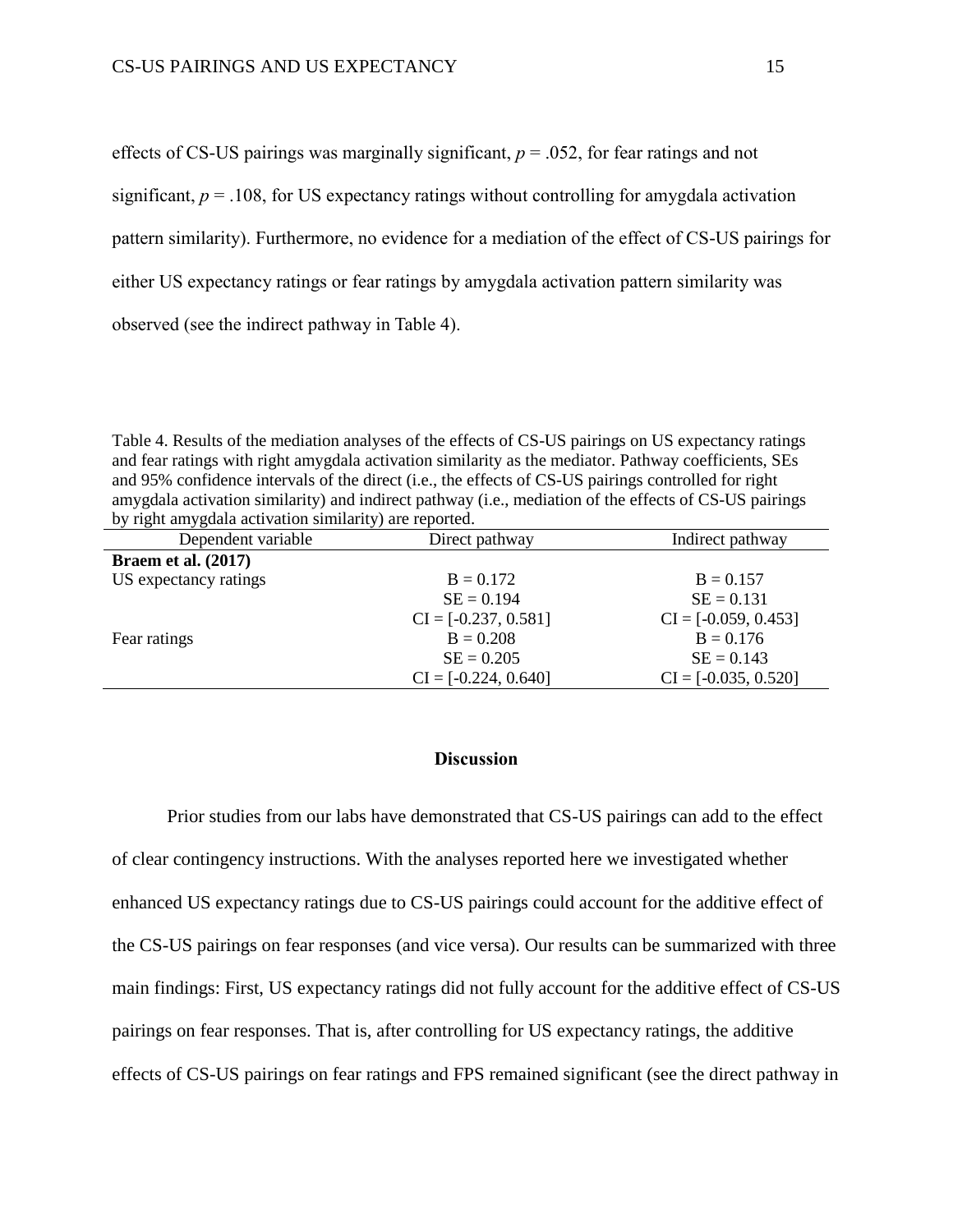Table 1). Furthermore, our results indicate that US expectancy ratings only partially mediated the additive effect of CS-US pairings on fear ratings, and did not mediate this effect for FPS and amygdala activation pattern similarity. Second, analyses in which we included fear ratings as a mediator showed that fear ratings mediated the additive effects of CS-US pairings on US expectancy ratings and amygdala activation pattern similarity (though only marginally so for amygdala activation pattern similarity; see Table 2). Third and final, we did not find evidence in our data that changes in psychophysiological measures of fear (FPS or amygdala activation pattern similarity) mediated additive effects of CS-US pairings on either US expectancy or fear ratings. In the remainder of the discussion, we will relate these results to the different models of fear conditioning presented in the introduction, and discuss the implications of our results for the validity of US expectancy ratings and fear ratings in fear conditioning research.

A first theoretical consideration is that our results seem to contradict expectancy models of fear conditioning (Davey, 1992; Lovibond, 2011; Reiss, 1980). That is, according to these models it would be expected that changes in expectancy ratings mediate the additive effects of CS-US pairings on other measures of conditioned fear. This prediction was not supported by our data. Furthermore, an alternative model in which physiological (rather than subjective) fear responses drive changes in subjectively experienced fear (both as measured with fear ratings and, to a lesser extent, US expectancy ratings) (LeDoux, 2014; Mineka & Öhman, 2002a) was also not supported by our analyses. That is, neither for FPS nor right amygdala activation pattern similarity did we find evidence that they significantly mediated the additive effects of CS-US pairings for either fear ratings or US expectancy ratings. The only model that was consistently found over the different experiments and measures is that fear ratings mediate the additive effects of CS-US pairings for the other measures.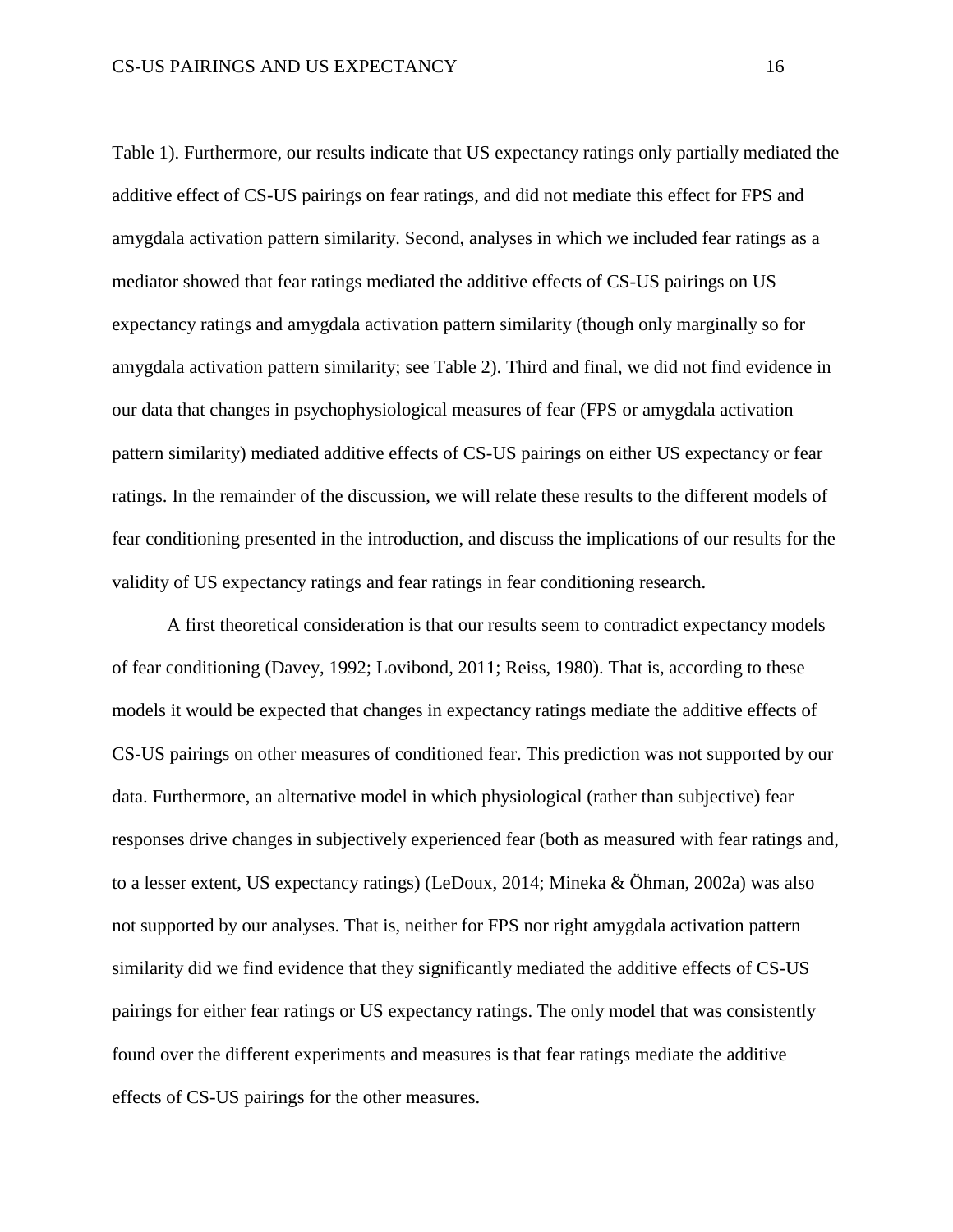One reason why we did not find evidence for mediational effects using FPS and right amygdala activation similarity as mediators may be because these measures are typically measured less reliably (e.g., Shechner et al., 2015; see Table 2 in the Supplementary Materials). Mediation is less likely to be established when the mediator is measured less reliably (Lemmer & Gollwitzer, 2017). This issue is unfortunately a technical limitation related to collecting psychophysiological responses. Improved techniques for measuring psychophysiological responses may allow for establishing mediation with these responses and may increase the correspondence between these measures and subjective measures. However, the fact that we did already obtain some evidence for mediation of these measures by subjective fear ratings indicates that these two types of responses correspond more closely than sometimes assumed (e.g., LeDoux, 2014). In fact, we think that our data are most consistent with models of fear which propose that physiological and subjective fear responses constitute an integrated response to a threatening situation (e.g., Fanselow & Pennington, 2018). Future studies and technical improvements regarding psychophysiological measurement will clarify whether indeed more reliably measurement of psychophysiological responses results in a closer correspondence between these measures and subjective reports..

Our results also relate to the discussion about the validity of US expectancy ratings in fear conditioning (Boddez et al., 2012). That is, previously it has been argued that US expectancy ratings can be a valid and sensitive index of conditioned fear, although they may be sensitive to experimental demand effects. However, our results suggest that, to capture the variance of the effects of CS-US pairings, fear ratings seem to do better than US expectancy ratings. One conceptual reason why fear ratings outperform US expectancy ratings is that fear ratings capture both the expectation *and* evaluation of the US. This is particularly relevant when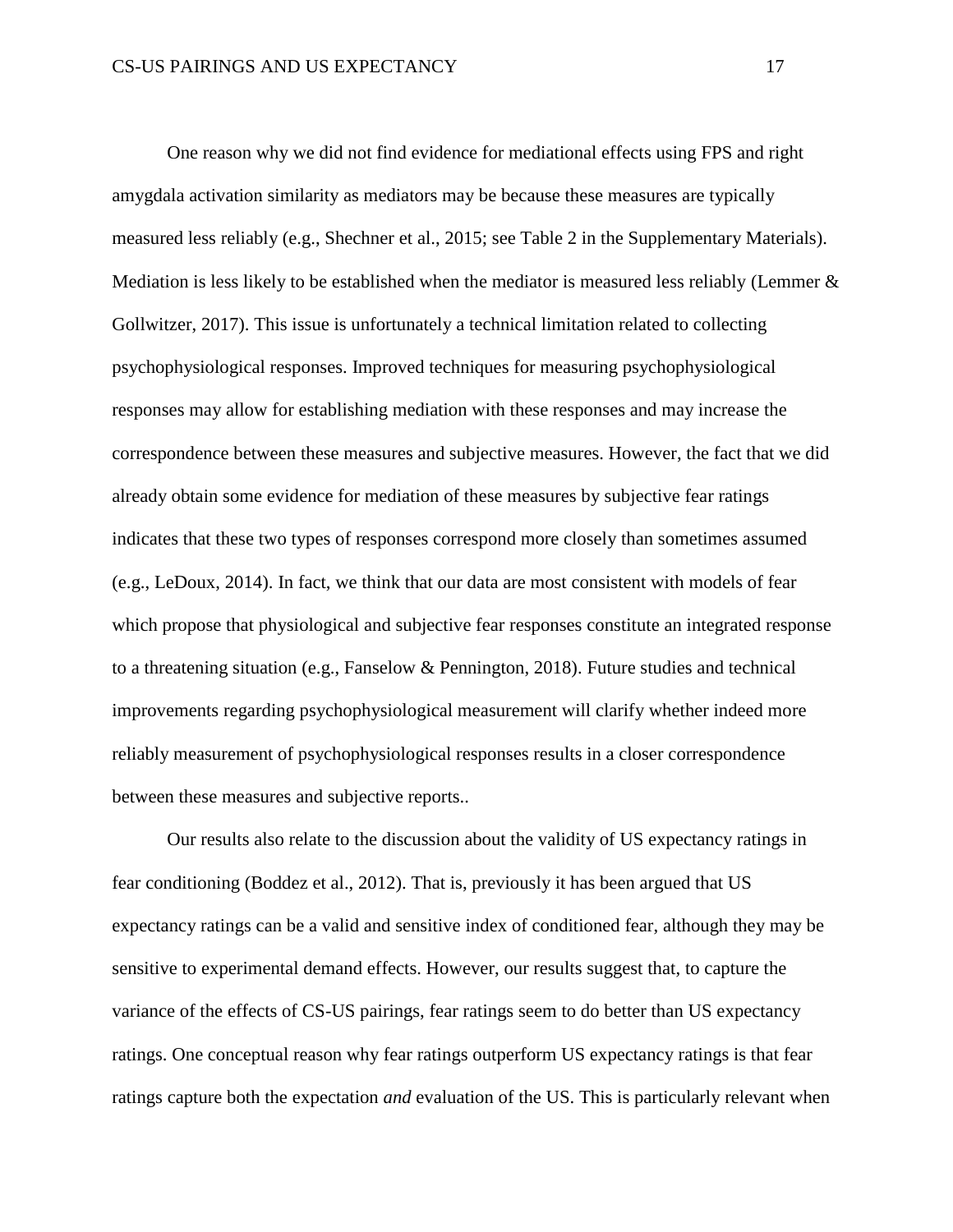participants do not find the US very aversive. In this case, participants may expect the US, but do not experience much fear because the US which they expect is not sufficiently aversive. In this situation, fear ratings would better capture their subjectively experienced fear. Another reason for the better performance of fear ratings may be due to the specific procedure used in these studies. That is, participants received very explicit instructions about the contingency between the CSs and the US. It is conceivable that participants take this information into account when providing their expectancy ratings, even though it may not reflect their actual expectancies. That is, participants may report similar expectancy for CS+P and CS+U, because the instructions clearly informed them that both CSs would be followed by an electric shock, but they may privately believe that the shock is more likely after CS+P than after CS+U. The effects for US expectancy may thus present an underestimation of the true difference in expectancy between CS+P and the CS+U. Fear ratings, on the other hand, may be less susceptible to these experimental demand effects of verbal instructions because the phrasing of the fear rating question ("How much fear did you experience while looking at this figure?") places more emphasis on participants' subjective experience. Thus, possibly fear ratings more closely reflect participants' actual expectancies than US expectancy ratings in procedures like the present one. Therefore, we argue that it may be relevant for future studies, especially studies investigating the effects of instructions on conditioned fear, to include fear ratings.

Finally, some limitations of our analyses should be acknowledged. One important limitation is the relatively small sample size of the different studies considered here, and thus the limited statistical power to detect mediational effects (see Montoya and Hayes, 2017). Particularly, mediation of the effect of CS-US on amygdala activation pattern similarity by fear ratings should be interpreted with caution given that it was only established with a 90% (and not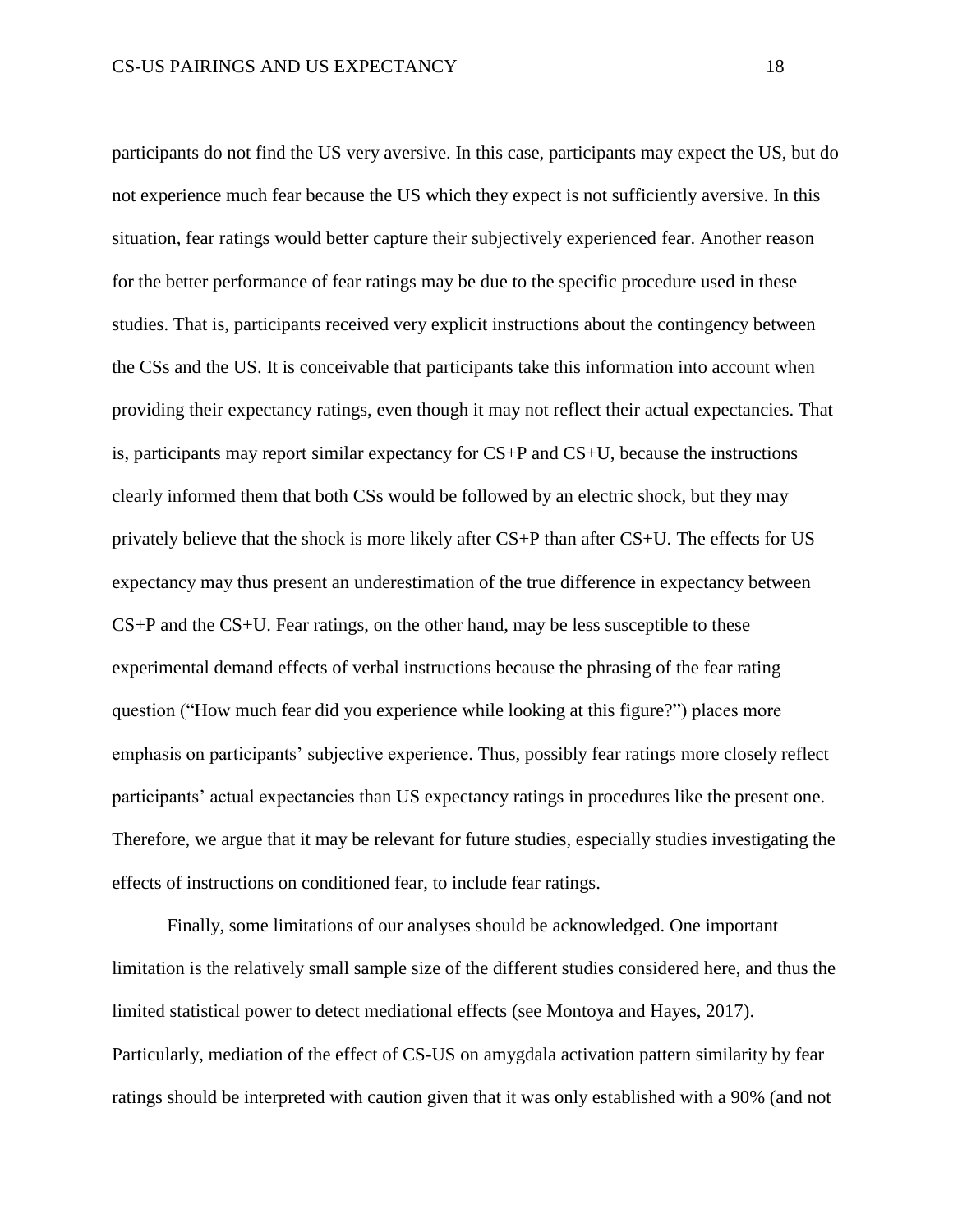with a 95%) confidence interval. Ideally, the results of our analysis should be replicated in larger samples which include neural, psychophysiological (skin conductance and startle potentiation), and subjective measures (US expectancy and fear ratings). Nonetheless, the consistency of our results over studies indicates that the mediating role of fear ratings (and the lack of a mediating role of US expectancy ratings) is not a mere chance finding. Another limitation is the extent to which these mediation analyses allow us to draw conclusions about causality. That is, mediation analyses allow the evaluation of theoretical claims about causality, but cannot provide direct evidence for or against causality in itself (Kazdin, 2007). Indeed, significant results in a mediation analysis can be consistent with many different causal models (Fiedler, Schott, & Meiser, 2011). Nonetheless, our analyses do support the plausibility of certain models (e.g., mediation of the additive effects of CS-US pairings by fear ratings) and exclude other models (e.g., the additive effects of CS-US pairings can be explained by changes in US expectancy ratings). Finally, care should be taken generalizing our results to other procedures in which conditioned fear is investigated. That is, we considered the data of a very specific procedure in this report (i.e., the procedure developed by Raes et al., 2014). Hence, the results obtained here may not apply to other types of conditioning paradigms, such as uninstructed conditioning (for reviews see Lonsdorf et al., 2017; Mertens, Boddez, Sevenster, Engelhard, & De Houwer, 2018).

To conclude, a systematic re-analysis of the different studies from our labs that investigated the additive effects of CS-US pairings to contingency instructions demonstrates that differences in US expectancy ratings do not explain the additive effects of CS-US pairings on fear responses. In contrast, fear ratings do mediate the additive effects of CS-US pairings on US expectancy ratings and amygdala activation pattern similarity. These results demonstrate that changes in subjective fear are relevant to explain the additive effects of CS-US pairings. Our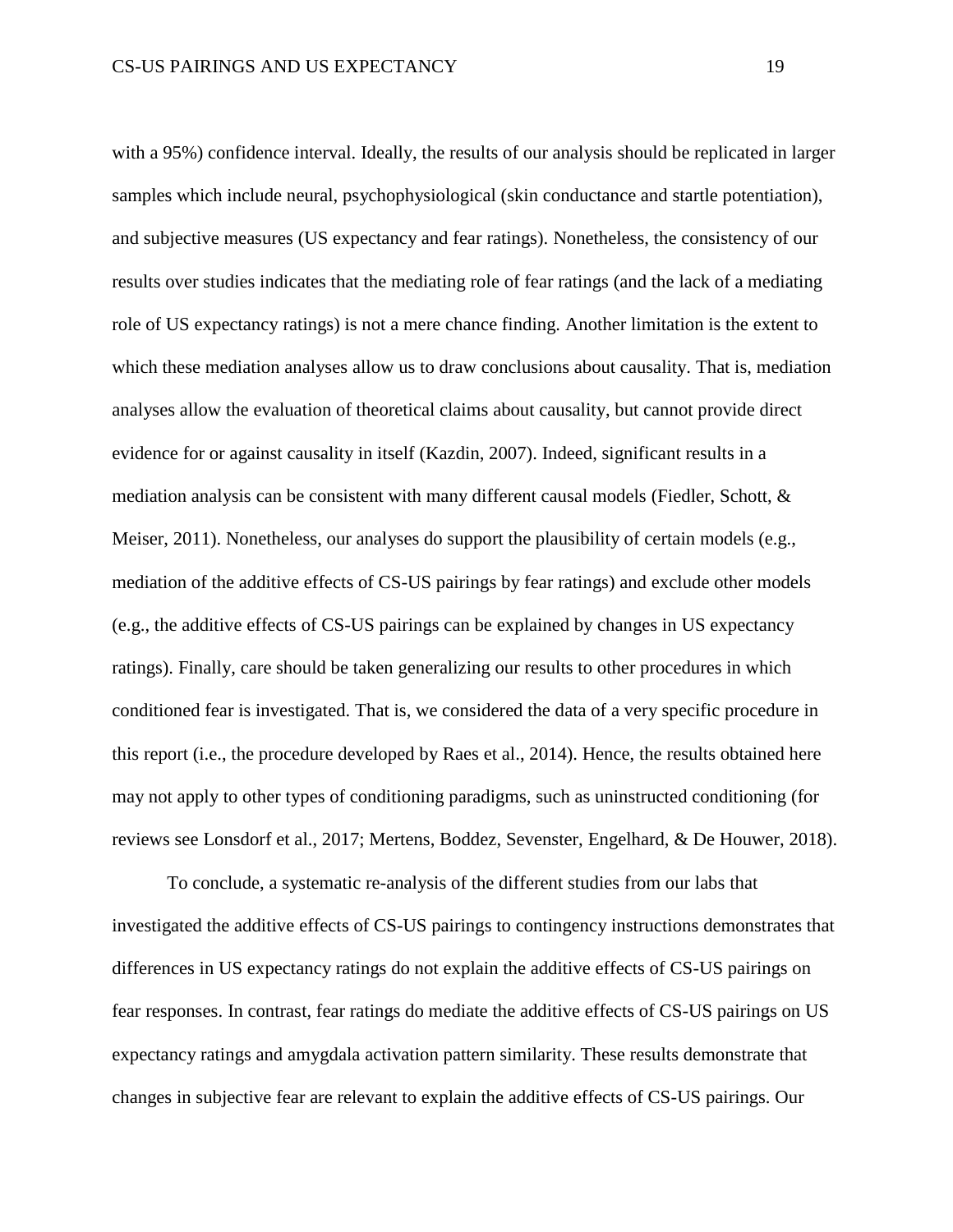## CS-US PAIRINGS AND US EXPECTANCY 20

results thus argue that fear ratings are a relevant measure to include in (instructed) fear conditioning studies and underline the possibility that US expectancy ratings may be affected by factors unrelated to fear, such as experimental demand effects, and may be unaffected by other factors important to fear, such as the US evaluation (e.g., Leer & Engelhard, 2015).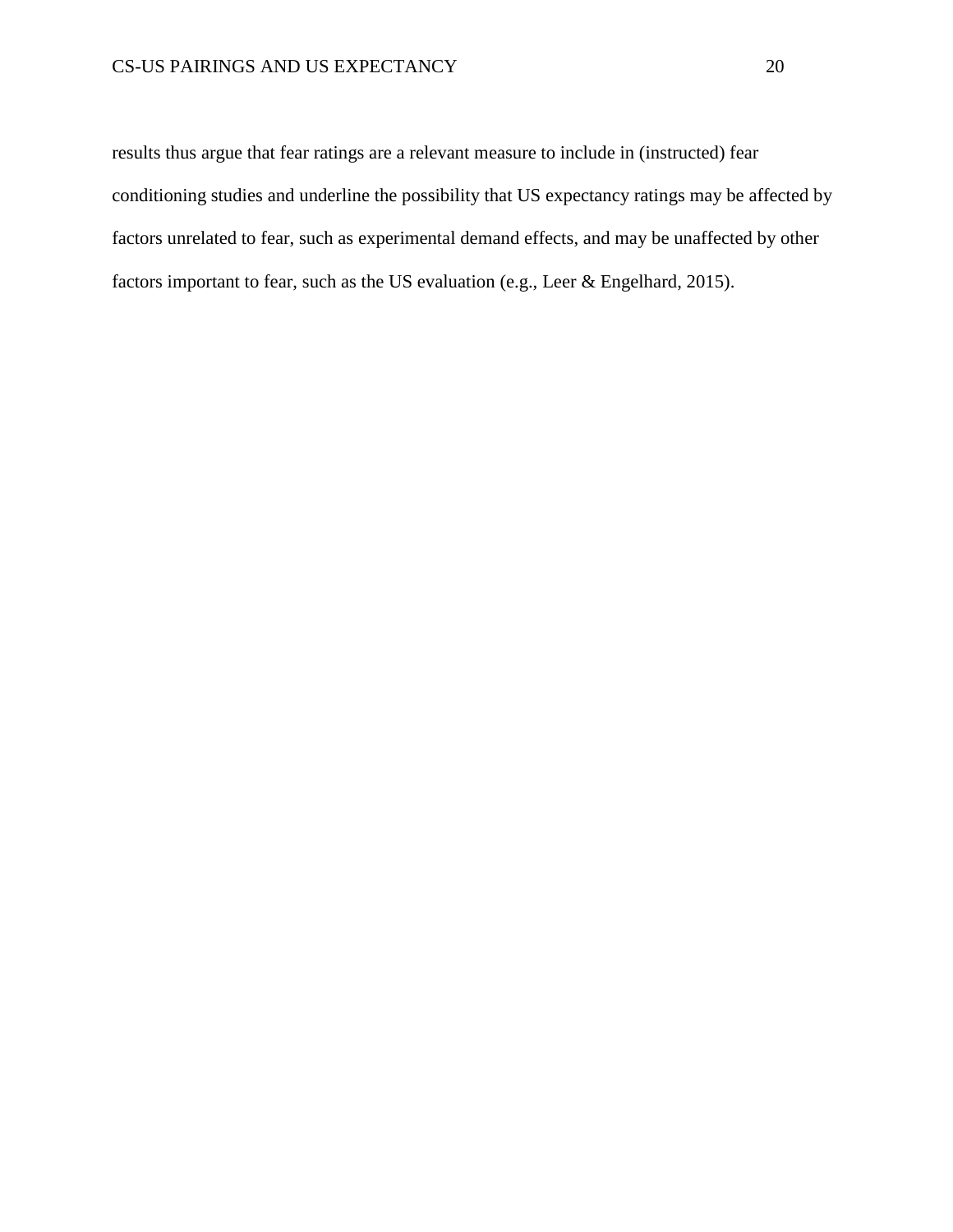## **Acknowledgements**

The research reported in this paper was funded by a NWO VICI grant (grant number: 453-15- 005) awarded to Iris M. Engelhard, the Interuniversity Attraction Poles Program initiated by the Belgian Science Policy Office (IUAPVII/33) and by Ghent University Methusalem Grant BOF16/MET\_V/002 awarded to Jan De Houwer.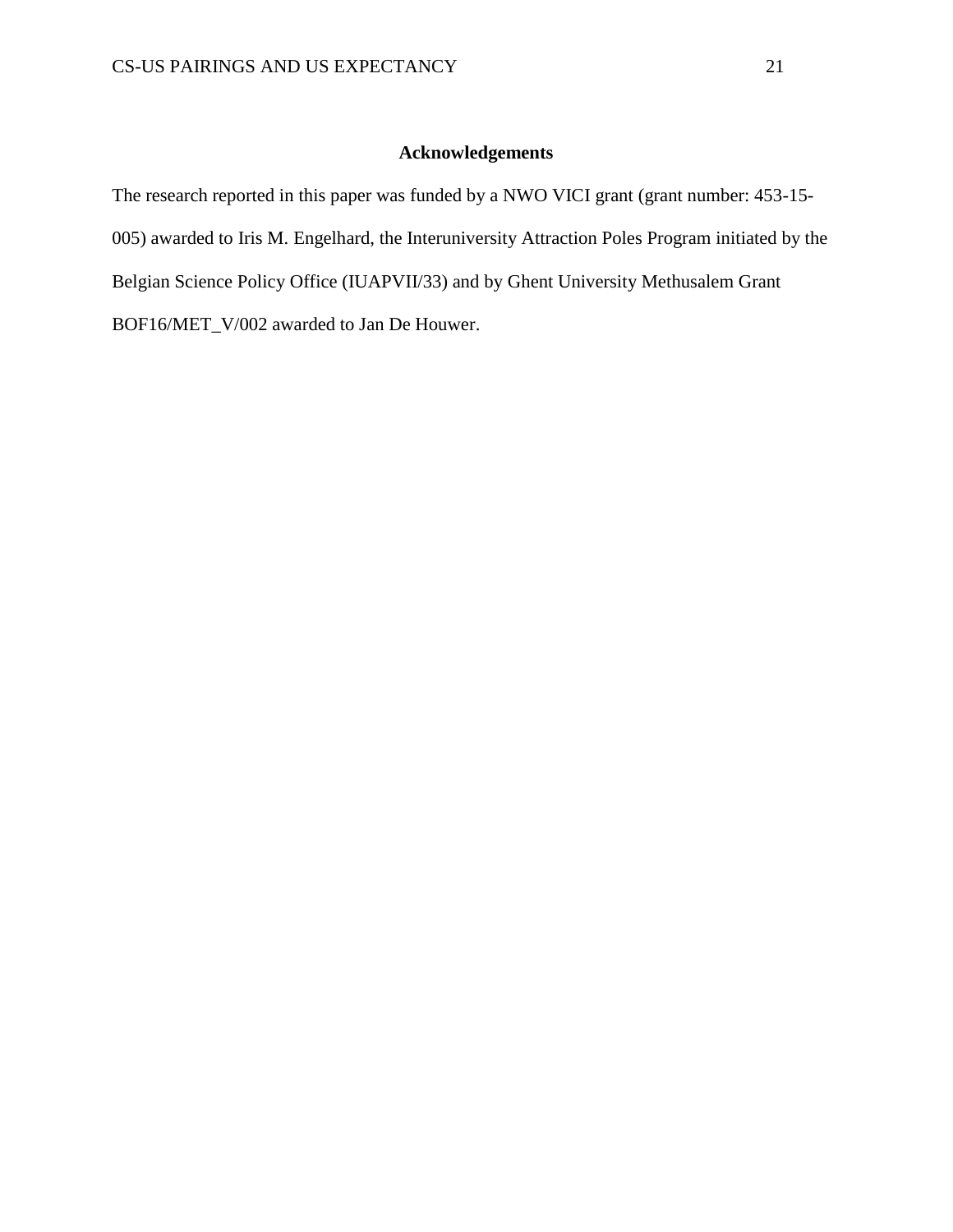#### **References**

- Boddez, Y., Baeyens, F., Luyten, L., Vansteenwegen, D., Hermans, D., & Beckers, T. (2012). Rating data are underrated: Validity of US expectancy in human fear conditioning. *Journal of Behavior Therapy and Experimental Psychiatry*, *44*(2), 201–6. https://doi.org/10.1016/j.jbtep.2012.08.003
- Braem, S., De Houwer, J., Demanet, J., Yuen, K. S. L., Kalisch, R., & Brass, M. (2017). Pattern analyses reveal separate experience-based fear memories in the human right amygdala. *The Journal of Neuroscience*, 908–17. https://doi.org/10.1523/JNEUROSCI.0908-17.2017
- Davey, G. C. L. (1992). Classical conditioning and the acquisition of human fears and phobias: A review and synthesis of the literature. *Advances in Behaviour Research and Therapy*, *14*(1), 29–66. https://doi.org/10.1016/0146-6402(92)90010-L
- Dawson, M. E., & Furedy, J. J. (1976). The Role of Awareness in Human Differential Autonomic Classical Conditioning: The Necessary-Gate Hypothesis. *Psychophysiology*, *13*(1), 50–53. https://doi.org/10.1111/j.1469-8986.1976.tb03336.x
- Fanselow, M. S., & Pennington, Z. T. (2018). A return to the psychiatric dark ages with a twosystem framework for fear. *Behaviour Research and Therapy*, *100*(October 2017), 24–29. https://doi.org/10.1016/j.brat.2017.10.012
- Fiedler, K., Schott, M., & Meiser, T. (2011). What mediation analysis can (not) do. *Journal of Experimental Social Psychology*, *47*(6), 1231–1236. https://doi.org/10.1016/j.jesp.2011.05.007
- Kazdin, A. E. (2007). Mediators and Mechanisms of Change in Psychotherapy Research. *Annual Review of Clinical Psychology*, *3*(1), 1–27. https://doi.org/10.1146/annurev.clinpsy.3.022806.091432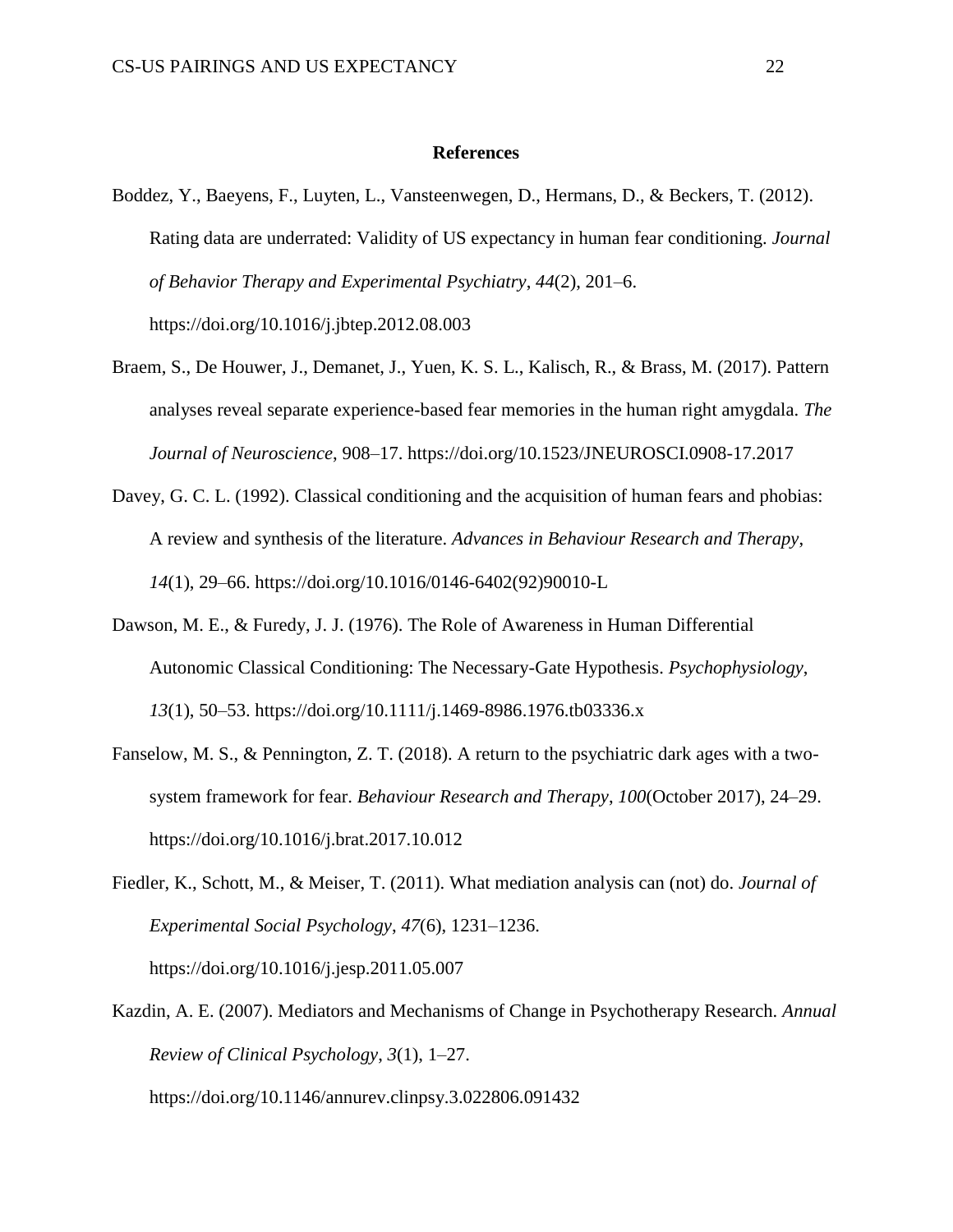- LeDoux, J. E. (2014). Coming to terms with fear. *Proceedings of the National Academy of Sciences of the United States of America*, *111*(8), 2871–8. https://doi.org/10.1073/pnas.1400335111
- Leer, A., & Engelhard, I. M. (2015). Countering Fear Renewal: Changes in the UCS Representation Generalize Across Contexts. *Behavior Therapy*, *46*(2), 272–282. https://doi.org/10.1016/j.beth.2014.09.012
- Lemmer, G., & Gollwitzer, M. (2017). The "true" indirect effect won't (always) stand up: When and why reverse mediation testing fails. *Journal of Experimental Social Psychology*, *69*, 144–149. https://doi.org/10.1016/j.jesp.2016.05.002
- Lonsdorf, T. B., Menz, M. M., Andreatta, M., Fullana, M. A., Golkar, A., Haaker, J., … Merz, C. J. (2017). Don't fear "fear conditioning": Methodological considerations for the design and analysis of studies on human fear acquisition, extinction, and return of fear. *Neuroscience & Biobehavioral Reviews*, *77*, 247–285. https://doi.org/10.1016/j.neubiorev.2017.02.026
- Lovibond, P. F. (2011). Learning and anxiety: A cognitive perspective. In T. R. Schachtman & S. Reilly (Eds.), *Associative Learning and Conditioning: Human and non-human Applications* (pp. 104–120). New York: Oxford University Press.
- Mertens, G., Boddez, Y., Sevenster, D., Engelhard, I. M., & De Houwer, J. (2018). A review on the effects of verbal instructions in human fear conditioning: Empirical findings, theoretical considerations, and future directions. *Biological Psychology*, *137*(October 2017), 49–64. https://doi.org/10.1016/j.biopsycho.2018.07.002
- Mertens, G., Kuhn, M., Raes, A. K., Kalisch, R., De Houwer, J., & Lonsdorf, T. B. (2016). Fear expression and return of fear following threat instruction with or without direct contingency experience. *Cognition and Emotion*, *30*(5), 968–984.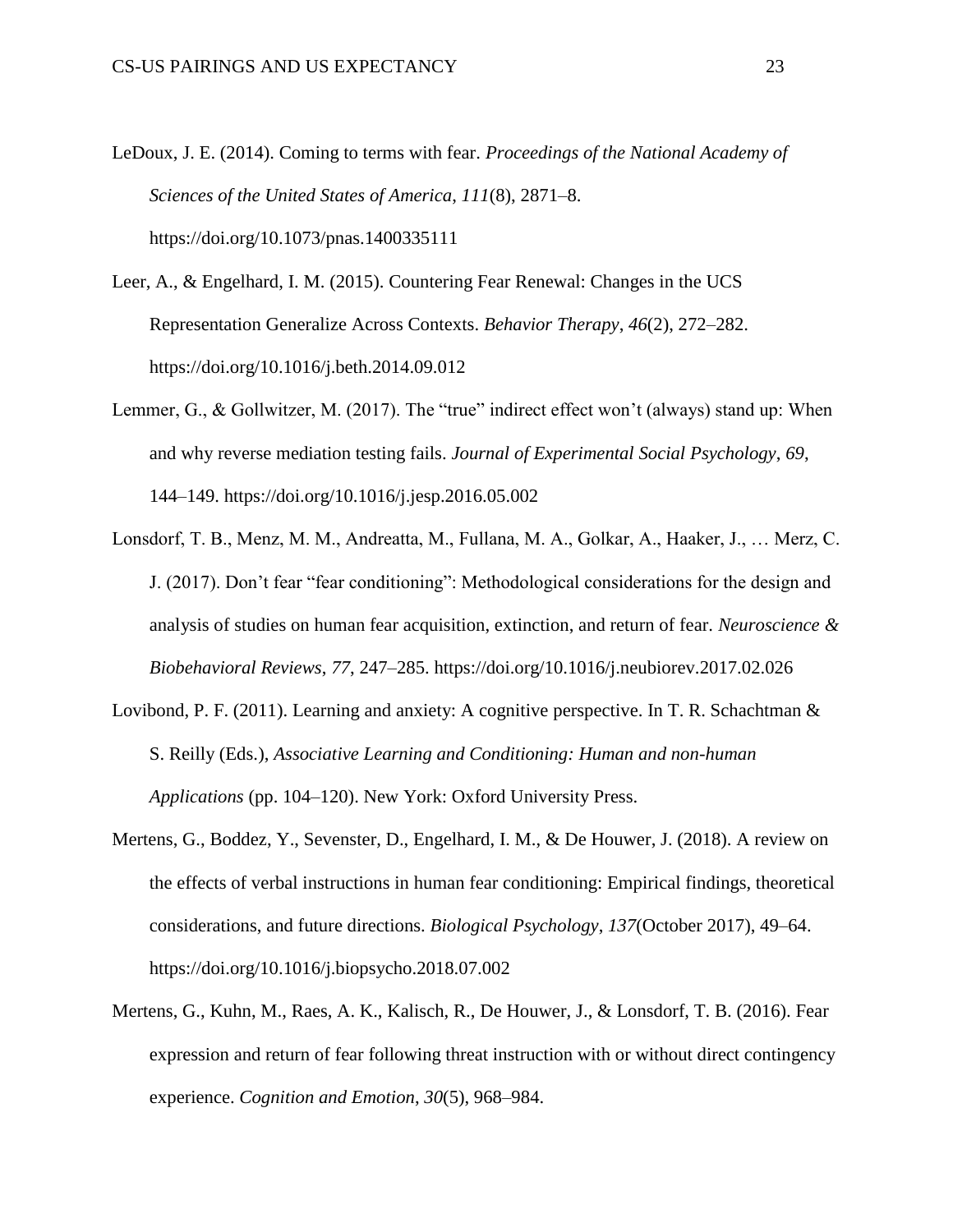https://doi.org/10.1080/02699931.2015.1038219

- Mertens, G., Raes, A. K., & De Houwer, J. (2016). Can prepared fear conditioning result from verbal instructions? *Learning and Motivation*, *53*, 7–23. https://doi.org/10.1016/j.lmot.2015.11.001
- Mineka, S., & Öhman, A. (2002a). Born to fear: Non-associative vs associative factors in the etiology of phobias. *Behaviour Research and Therapy*, *40*(2), 173–184. https://doi.org/10.1016/S0005-7967(01)00050-X
- Mineka, S., & Öhman, A. (2002b). Phobias and preparedness: The selective, automatic, and encapsulated nature of fear. *Biological Psychiatry*, *52*(10), 927–937. https://doi.org/10.1016/S0006-3223(02)01669-4
- Montoya, A. K., & Hayes, A. F. (2017). Two-condition within-participant statistical mediation analysis: A path-analytic framework. *Psychological Methods*, *22*(1), 6–27. https://doi.org/10.1037/met0000086
- Öhman, A., & Mineka, S. (2001). Fears, phobias, and preparedness: Toward an evolved module of fear and fear learning. *Psychological Review*, *108*(3), 483–522. https://doi.org/10.1037//0033-295X.108.3.483
- Olsson, A., & Phelps, E. a. (2007). Social learning of fear. *Nature Neuroscience*, *10*(9), 1095– 102. https://doi.org/10.1038/nn1968
- Preacher, K. J., & Hayes, A. F. (2004). SPSS and SAS procedures for estimating indirect effects in simple mediation models. *Behavior Research Methods, Instruments, & Computers*, *36*(4), 717–731. https://doi.org/10.3758/BF03206553
- Rachman, S. (1977). The conditioning theory of fearacquisition: A critical examination. *Behaviour Research and Therapy*, *15*(5), 375–387. https://doi.org/10.1016/0005-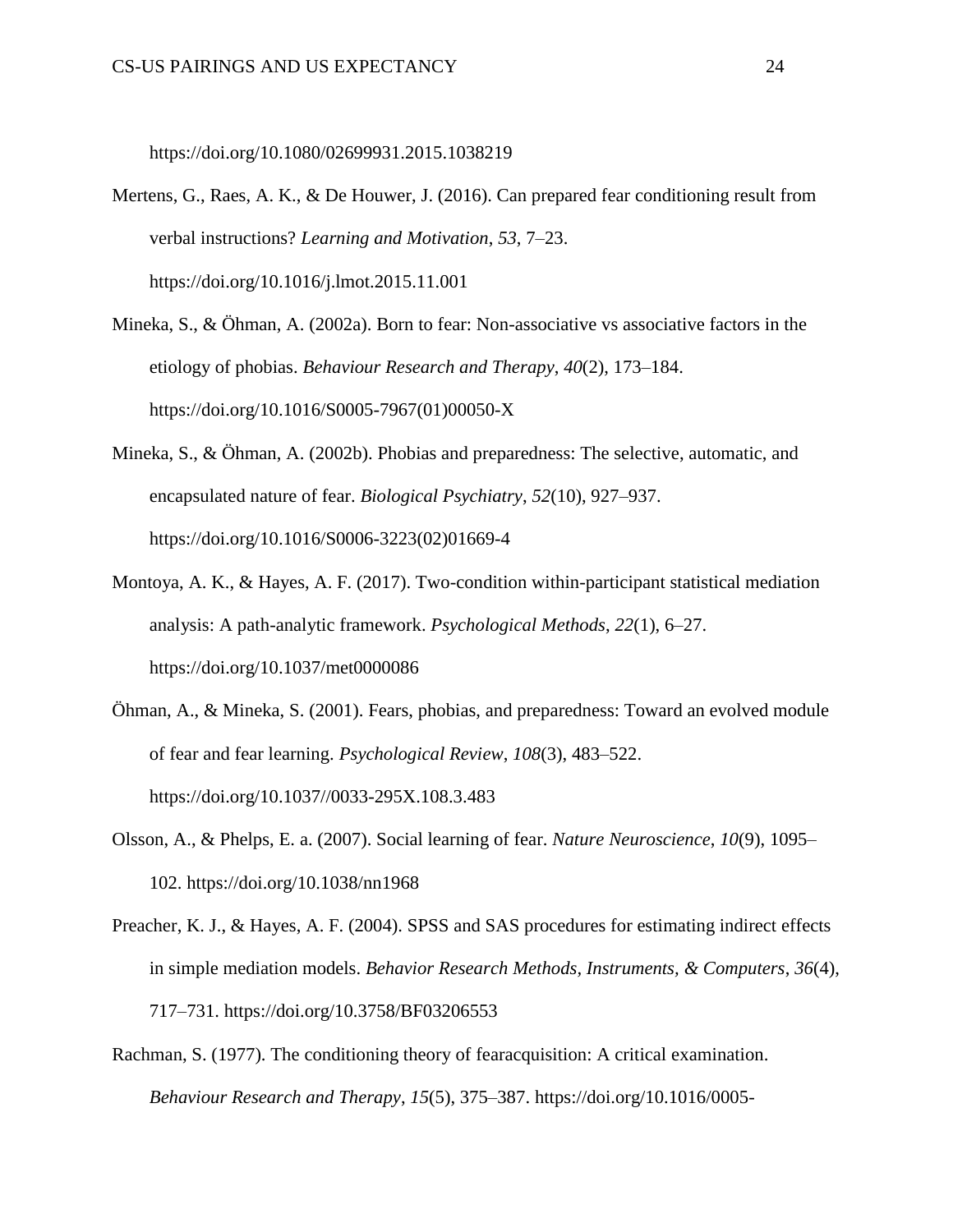7967(77)90041-9

Raes, A. K., De Houwer, J., De Schryver, M., Brass, M., & Kalisch, R. (2014). Do CS-US pairings actually matter? A within-subject comparison of instructed fear conditioning with and without actual CS-US pairings. *PLoS ONE*, *9*(1). https://doi.org/10.1371/journal.pone.0084888

- Reiss, S. (1980). Pavlovian conditioning and human fear: An expectancy model. *Behavior Therapy*, *11*(3), 380–396. https://doi.org/10.1016/S0005-7894(80)80054-2
- Shechner, T., Britton, J. C., Ronkin, E. G., Jarcho, J. M., Mash, J. A., Michalska, K. J., … Pine, D. S. (2015). Fear conditioning and extinction in anxious and nonanxious youth and adults: Examining a novel developmentally appropriate fear-conditioning task. *Depression and Anxiety*, *32*(4), 277–288. https://doi.org/10.1002/da.22318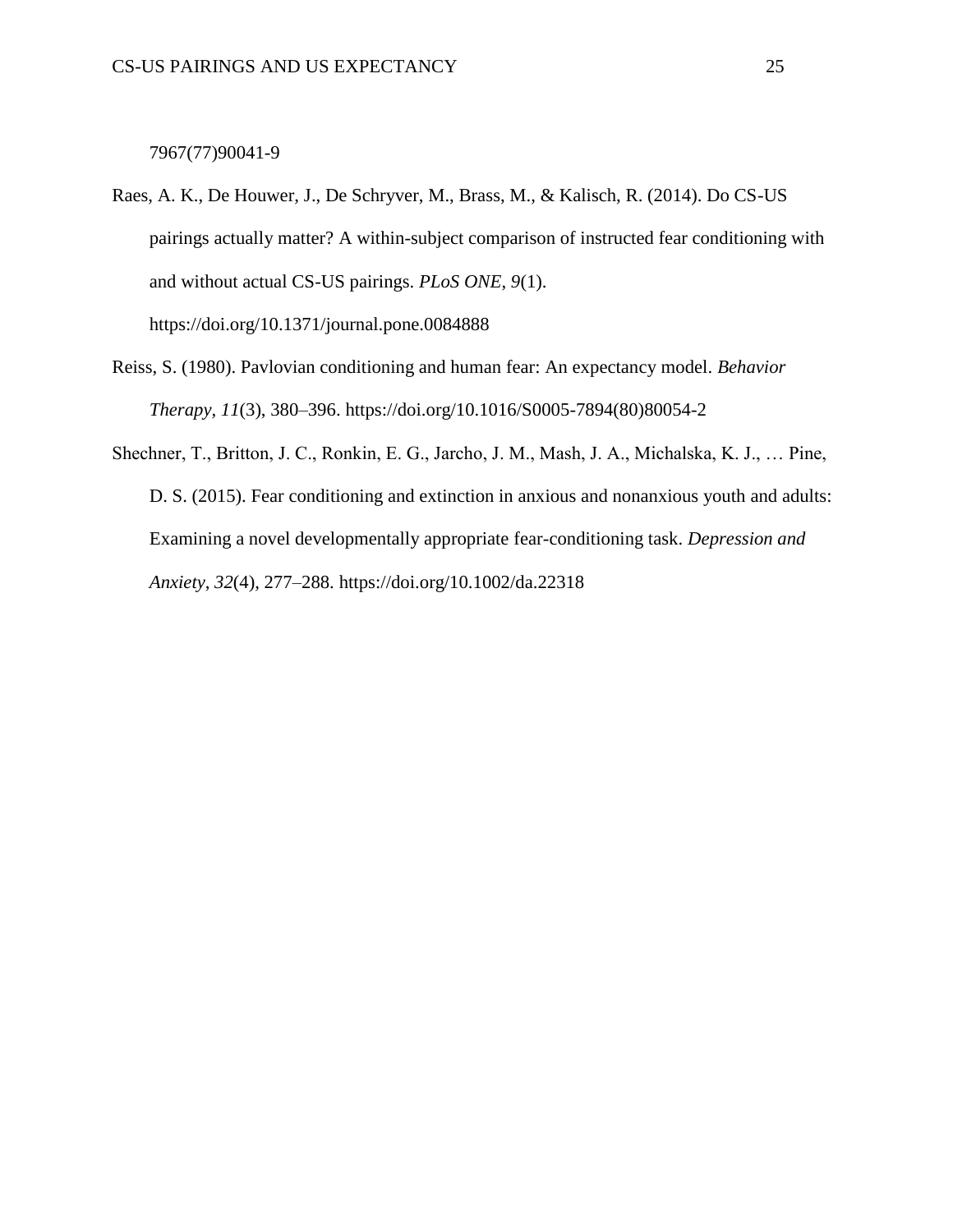| <b>Braem et al. (2017)</b><br>Raes et al. (2014)<br>Mertens, Kuhn, et al. (2016)<br>Mertens, Raes, et al.<br>Mertens, Raes, et al.<br>Measure<br>(2016)<br>(2016)<br><b>Fear-irrelevant CSs</b><br><b>Fear-irrelevant CSs</b><br>2.<br>2.<br>3.<br>2.<br>3.<br>2.<br>1.<br>2.<br>1.<br>1.<br>1.<br>1.<br>Raes et al. (2014)<br>$.638*$<br>1. US expectancy ratings<br>2. Fear ratings<br>Mertens, Kuhn, et al. (2016)<br>$.751*$<br>$-.020$<br>1. US expectancy ratings<br>.197<br>2. Fear ratings<br>3. FPS<br>Mertens, Raes, et al. (2016) |
|----------------------------------------------------------------------------------------------------------------------------------------------------------------------------------------------------------------------------------------------------------------------------------------------------------------------------------------------------------------------------------------------------------------------------------------------------------------------------------------------------------------------------------------------|
|                                                                                                                                                                                                                                                                                                                                                                                                                                                                                                                                              |
|                                                                                                                                                                                                                                                                                                                                                                                                                                                                                                                                              |
|                                                                                                                                                                                                                                                                                                                                                                                                                                                                                                                                              |
|                                                                                                                                                                                                                                                                                                                                                                                                                                                                                                                                              |
|                                                                                                                                                                                                                                                                                                                                                                                                                                                                                                                                              |
|                                                                                                                                                                                                                                                                                                                                                                                                                                                                                                                                              |
|                                                                                                                                                                                                                                                                                                                                                                                                                                                                                                                                              |
|                                                                                                                                                                                                                                                                                                                                                                                                                                                                                                                                              |
|                                                                                                                                                                                                                                                                                                                                                                                                                                                                                                                                              |
|                                                                                                                                                                                                                                                                                                                                                                                                                                                                                                                                              |
|                                                                                                                                                                                                                                                                                                                                                                                                                                                                                                                                              |
| <b>Fear-irrelevant CSs</b>                                                                                                                                                                                                                                                                                                                                                                                                                                                                                                                   |
| $.700*$<br>1. US expectancy ratings                                                                                                                                                                                                                                                                                                                                                                                                                                                                                                          |
| 2. Fear ratings                                                                                                                                                                                                                                                                                                                                                                                                                                                                                                                              |
| <b>Fear-relevant CSs</b>                                                                                                                                                                                                                                                                                                                                                                                                                                                                                                                     |
| $.612*$<br>1. US expectancy ratings                                                                                                                                                                                                                                                                                                                                                                                                                                                                                                          |
| 2. Fear ratings                                                                                                                                                                                                                                                                                                                                                                                                                                                                                                                              |
| <b>Braem et al. (2017)</b>                                                                                                                                                                                                                                                                                                                                                                                                                                                                                                                   |
| .929*<br>$.394^{+}$<br>1. US expectancy ratings                                                                                                                                                                                                                                                                                                                                                                                                                                                                                              |
| $.422^{+}$<br>2. Fear ratings<br>$\overline{\phantom{a}}$                                                                                                                                                                                                                                                                                                                                                                                                                                                                                    |
| 3. Inter-CS activation<br>$\overline{\phantom{a}}$                                                                                                                                                                                                                                                                                                                                                                                                                                                                                           |
| similarity right amygdala                                                                                                                                                                                                                                                                                                                                                                                                                                                                                                                    |

## **Supplementary material**

Note: \* indicates  $p < .05$ ; + indicates  $p < .1$ .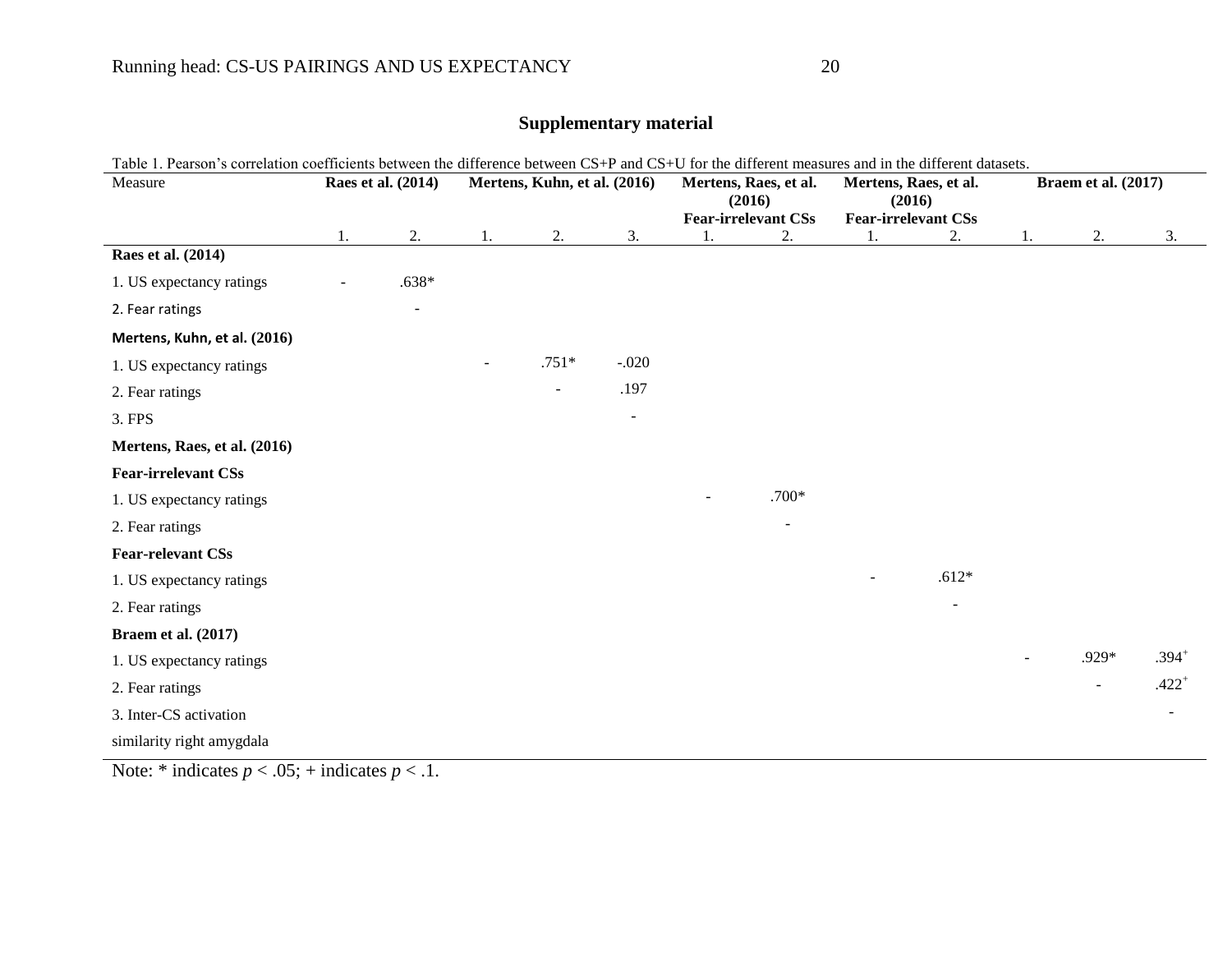| intervals for the different measures throughout the test phase. |               |               |
|-----------------------------------------------------------------|---------------|---------------|
| Model                                                           | $CS+U$        | $CS+P$        |
| US expectancy ratings                                           | $.89**$       | $.86**$       |
| $(N = 160)$                                                     | $[.85 - .92]$ | $[.82 - .90]$ |
| Fear ratings                                                    | .89**         | $92**$        |
| $(N = 160)$                                                     | $1.86 - .921$ | $[89 - 94]$   |
| <b>FPS</b>                                                      | $.58*$        | $.50*$        |
| $(N = 35)$                                                      | $[.25 - .78]$ | $[.13 - .73]$ |
| Inter-CS activation                                             | $.49*$        | $.54*$        |
| similarity right amygdala<br>$(N = 20)$                         | $[-07 - 78]$  | $[.02 - .80]$ |

Table 2. Intraclass correlation coefficients and 95% confidence intervals for the different measures throughout the test phase.

Note: \*\* indicates  $p < .001$ ; \* indicates  $p < .05$ .